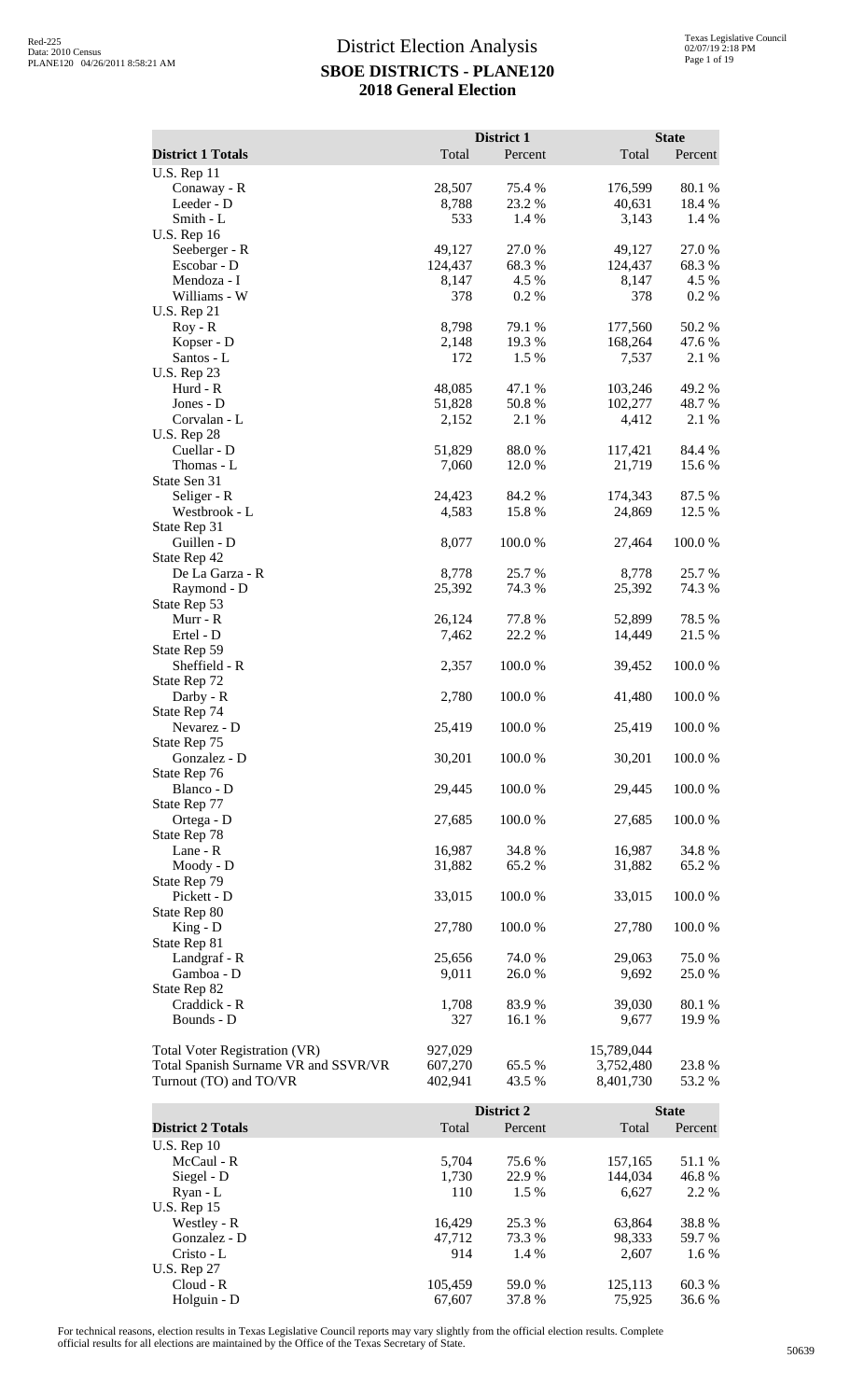|                                      |                    | District 2       |                    | <b>State</b>    |
|--------------------------------------|--------------------|------------------|--------------------|-----------------|
| <b>District 2 Totals</b>             | Total              | Percent          | Total              | Percent         |
| <b>U.S. Rep 27</b>                   |                    |                  |                    |                 |
| Tinus - L                            | 1,761              | 1.0%             | 2,098              | 1.0%            |
| Duerr - I                            | 3,974              | 2.2 %            | 4,274              | 2.1 %           |
| <b>U.S. Rep 28</b>                   |                    |                  |                    |                 |
| Cuellar - D<br>Thomas - L            | 10,556<br>1,594    | 86.9%<br>13.1 %  | 117,421<br>21,719  | 84.4 %<br>15.6% |
| <b>U.S. Rep 34</b>                   |                    |                  |                    |                 |
| Gonzalez - R                         | 47,477             | 38.0%            | 57,243             | 40.0%           |
| Vela - D                             | 77,335             | 62.0%            | 85,825             | 60.0%           |
| SBOE <sub>2</sub>                    |                    |                  |                    |                 |
| Hasse - R<br>Cortez - D              | 178,919<br>206,683 | 46.4 %<br>53.6%  | 178,919<br>206,683 | 46.4 %<br>53.6% |
| State Rep 13                         |                    |                  |                    |                 |
| Leman - R                            | 5,743              | 77.1 %           | 51,115             | 79.1 %          |
| Webster - D                          | 1,710              | 22.9%            | 13,491             | 20.9%           |
| State Rep 25                         |                    |                  |                    |                 |
| Bonnen - R<br>State Rep 30           | 8,007              | 100.0%           | 40,895             | 100.0%          |
| Morrison - R                         | 39,653             | 74.7 %           | 39,653             | 74.7%           |
| Hayter - D                           | 13,430             | 25.3 %           | 13,430             | 25.3 %          |
| State Rep 31                         |                    |                  |                    |                 |
| Guillen - D                          | 3,229              | 100.0%           | 27,464             | 100.0%          |
| State Rep 32<br>Hunter - R           | 38,359             | 100.0%           | 38,359             | 100.0%          |
| State Rep 34                         |                    |                  |                    |                 |
| Hale - R                             | 16,065             | 38.9%            | 16,065             | 38.9%           |
| Herrero - D                          | 25,246             | 61.1%            | 25,246             | 61.1%           |
| State Rep 35                         |                    |                  |                    |                 |
| Longoria - D                         | 14,133             | 100.0%           | 23,351             | 100.0%          |
| State Rep 36<br>Munoz - D            | 23,056             | 100.0%           | 25,971             | 100.0%          |
| State Rep 37                         |                    |                  |                    |                 |
| Dominguez - D                        | 20,314             | 100.0%           | 20,314             | 100.0%          |
| State Rep 38                         |                    |                  |                    |                 |
| Lucio - D                            | 25,019             | 100.0%           | 25,019             | 100.0%          |
| State Rep 39<br>Martinez - D         | 25,822             | 100.0%           | 25,822             | 100.0%          |
| State Rep 40                         |                    |                  |                    |                 |
| Canales - D                          | 9,036              | 100.0%           | 24,252             | 100.0%          |
| State Rep 41                         |                    |                  |                    |                 |
| Garza DeShazo - R                    | 9,436              | 39.9 %           | 15,535             | 38.5 %          |
| Guerra - D<br>State Rep 43           | 14,221             | 60.1 %           | 24,804             | 61.5 %          |
| Lozano - R                           | 16,626             | 62.7 %           | 26,490             | 61.1 %          |
| Miller - D                           | 9,882              | 37.3 %           | 16,854             | 38.9%           |
| State Rep 85                         |                    |                  |                    |                 |
| Stephenson - R                       | 13,162             | 75.1 %           | 32,019             | 56.5 %          |
| Cantu - D                            | 4,366              | 24.9%            | 24,668             | 43.5 %          |
| <b>Total Voter Registration (VR)</b> | 907,422            |                  | 15,789,044         |                 |
| Total Spanish Surname VR and SSVR/VR | 558,761            | 61.6 %           | 3,752,480          | 23.8 %          |
| Turnout (TO) and TO/VR               | 397,124            | 43.8%            | 8,401,730          | 53.2 %          |
|                                      |                    | District 3       |                    | <b>State</b>    |
| <b>District 3 Totals</b>             | Total              | Percent          | Total              | Percent         |
| <b>U.S. Rep 15</b>                   |                    |                  |                    |                 |
| Westley - R                          | 19,878             | 35.2 %           | 63,864             | 38.8%           |
| Gonzalez - D                         | 35,806             | 63.4 %           | 98,333             | 59.7 %          |
| Cristo - L                           | 809                | 1.4 %            | 2,607              | 1.6 %           |
| <b>U.S. Rep 20</b>                   |                    |                  |                    |                 |
| Castro - D<br>Blunt - L              | 120,149<br>25,058  | 82.7 %<br>17.3 % | 138,949<br>32,904  | 80.9%<br>19.1 % |
| <b>U.S. Rep 21</b>                   |                    |                  |                    |                 |
| $Roy - R$                            | 2,282              | 30.8%            | 177,560            | 50.2%           |
| Kopser - D                           | 4,941              | 66.7%            | 168,264            | 47.6 %          |
| Santos - L                           | 185                | 2.5 %            | 7,537              | 2.1 %           |

Hurd - R 16,029 34.9 % 103,246 49.2 % Jones - D 28,560 62.2 % 102,277 48.7 % Prices Find - R<br>
Hurd - R<br>
Jones - D<br>
Corvalan - L<br>
Corvalan - L<br>
Corvalan - L<br>
Corvalan - L<br>
Corvalan - L<br>
Corvalan - L<br>
Corvalan - L<br>
Corvalan - L<br>
Corvalan - L<br>
Corvalan - L<br>
Corvalan - L<br>
Corvalan - L<br>
Corvalan - L<br>
Co

Cloud - R<br>
Holguin - D<br>
Holguin - D<br>
Cloud - R<br>  $9,617$ <br>  $82.5 %$ <br>  $125,113$ <br>  $60.3 %$ <br>  $75,925$ <br>  $36.6 %$ Holguin - D<br>
Tinus - L<br>  $\begin{array}{ccc}\n1,913 \\
62 \\
\hline\n62\n\end{array}$ 16.4 % 75,925 36.6 %<br>  $75,925$  36.6 %<br>  $2,098$  1.0 % Tinus - L 62 62 6.5 % 2,098 1.0 %

U.S. Rep 23

U.S. Rep 27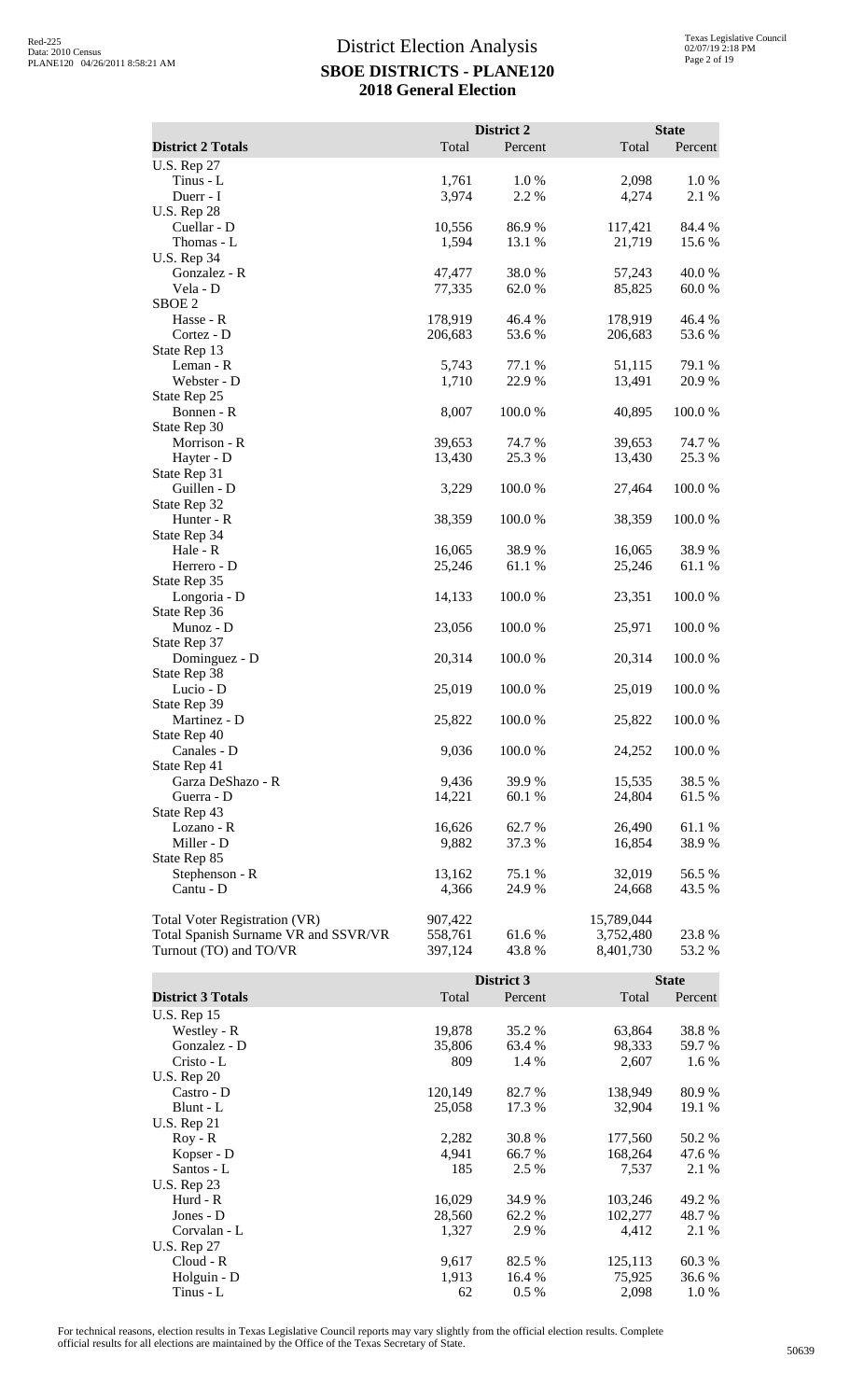|                                                                       |                    | District 3       |                         | <b>State</b>    |
|-----------------------------------------------------------------------|--------------------|------------------|-------------------------|-----------------|
| <b>District 3 Totals</b>                                              | Total              | Percent          | Total                   | Percent         |
| <b>U.S. Rep 27</b>                                                    |                    |                  |                         |                 |
| Duerr - I                                                             | 72                 | 0.6 %            | 4,274                   | 2.1 %           |
| <b>U.S. Rep 28</b><br>Cuellar - D                                     | 36,322             | 84.5 %           | 117,421                 | 84.4 %          |
| Thomas - L                                                            | 6,658              | 15.5 %           | 21,719                  | 15.6 %          |
| <b>U.S. Rep 34</b>                                                    |                    |                  |                         |                 |
| Gonzalez - R<br>Vela - D                                              | 9,766<br>8,490     | 53.5 %<br>46.5 % | 57,243                  | 40.0%           |
| <b>U.S. Rep 35</b>                                                    |                    |                  | 85,825                  | 60.0%           |
| Smalling - R                                                          | 12,277             | 21.2%            | 50,513                  | 26.1%           |
| Doggett - D                                                           | 44,159             | 76.4 %           | 138,167                 | 71.3%           |
| Patterson - L<br>SBOE <sub>3</sub>                                    | 1,350              | 2.3 %            | 5,226                   | 2.7 %           |
| Perez - D                                                             | 302,170            | 100.0%           | 302,170                 | 100.0%          |
| State Sen 25                                                          |                    |                  |                         |                 |
| Campbell - R                                                          | 1,527              | 40.5 %           | 236,710                 | 57.7%           |
| Kling - $D$<br>State Rep 13                                           | 2,242              | 59.5 %           | 173,667                 | 42.3 %          |
| Leman - R                                                             | 6,596              | 87.1 %           | 51,115                  | 79.1 %          |
| Webster - D                                                           | 976                | 12.9 %           | 13,491                  | 20.9%           |
| State Rep 17                                                          |                    |                  |                         |                 |
| Cyrier - R                                                            | 6,925              | 72.7 %           | 33,512                  | 62.5 %          |
| Ryan - D<br>State Rep 31                                              | 2,603              | 27.3 %           | 20,069                  | 37.5 %          |
| Guillen - D                                                           | 16,158             | 100.0%           | 27,464                  | 100.0%          |
| State Rep 35                                                          |                    |                  |                         |                 |
| Longoria - D                                                          | 9,218              | 100.0%           | 23,351                  | 100.0%          |
| State Rep 36<br>Munoz - D                                             | 2,915              | 100.0%           | 25,971                  | 100.0%          |
| State Rep 40                                                          |                    |                  |                         |                 |
| Canales - D                                                           | 15,216             | 100.0%           | 24,252                  | 100.0%          |
| State Rep 41                                                          |                    |                  |                         |                 |
| Garza DeShazo - R                                                     | 6,099              | 36.6 %           | 15,535                  | 38.5 %          |
| Guerra - D<br>State Rep 43                                            | 10,583             | 63.4 %           | 24,804                  | 61.5%           |
| Lozano - R                                                            | 9,864              | 58.6%            | 26,490                  | 61.1%           |
| Miller - D                                                            | 6,972              | 41.4%            | 16,854                  | 38.9%           |
| State Rep 44                                                          |                    |                  |                         |                 |
| Kuempel - R<br>Rodgers - D                                            | 13,222<br>4,265    | 75.6%<br>24.4 %  | 48,704<br>22,253        | 68.6%<br>31.4 % |
| State Rep 116                                                         |                    |                  |                         |                 |
| Padron - R                                                            | 13,071             | 29.5 %           | 13,680                  | 29.6%           |
| Martinez Fischer - D                                                  | 31,193             | 70.5 %           | 32,538                  | 70.4 %          |
| State Rep 117<br>Berlanga - R                                         | 17,555             | 39.2 %           | 24,480                  | 42.6 %          |
| Cortez - D                                                            | 27,266             | 60.8%            | 32,976                  | 57.4 %          |
| State Rep 118                                                         |                    |                  |                         |                 |
| Lujan - R                                                             | 7,506              | 31.1 %           | 17,367                  | 42.0 %          |
| Pacheco - D                                                           | 16,634             | 68.9%            | 24,032                  | 58.0%           |
| State Rep 119<br>Gutierrez - D                                        | 19,266             | 100.0%           | 30,331                  | 100.0%          |
| State Rep 120                                                         |                    |                  |                         |                 |
| Payne - R                                                             | 8,455              | 26.4 %           | 13,354                  | 31.6%           |
| Gervin-Hawkins - D                                                    | 23,538             | 73.6 %           | 28,864                  | 68.4%           |
| State Rep 121<br>Allison - R                                          | 1,703              | 38.1 %           | 38,843                  | 53.2 %          |
| Montoya - D                                                           | 2,638              | 59.1 %           | 32,679                  | 44.7 %          |
| Olfers - L                                                            | 124                | 2.8 %            | 1,529                   | 2.1 %           |
| State Rep 122                                                         |                    |                  |                         |                 |
| Larson - R<br>Barnett - D                                             | 984<br>1,611       | 37.9 %<br>62.1 % | 58,311<br>35,851        | 61.9%<br>38.1 % |
| State Rep 123                                                         |                    |                  |                         |                 |
| Bernal - D                                                            | 29,038             | 100.0%           | 36,851                  | 100.0%          |
| State Rep 124                                                         |                    |                  |                         |                 |
| Arredondo - R                                                         | 15,229<br>31,835   | 32.4 %<br>67.6%  | 15,229<br>31,835        | 32.4 %<br>67.6% |
| Minjarez - D<br>State Rep 125                                         |                    |                  |                         |                 |
| Rodriguez - D                                                         | 24,916             | 84.8%            | 32,953                  | 81.4 %          |
| Pina - L                                                              | 4,451              | 15.2 %           | 7,541                   | 18.6 %          |
|                                                                       |                    |                  |                         |                 |
| Total Voter Registration (VR)<br>Total Spanish Surname VR and SSVR/VR | 962,400<br>570,540 | 59.3 %           | 15,789,044<br>3,752,480 | 23.8%           |
| Turnout (TO) and TO/VR                                                | 427,424            | 44.4 %           | 8,401,730               | 53.2 %          |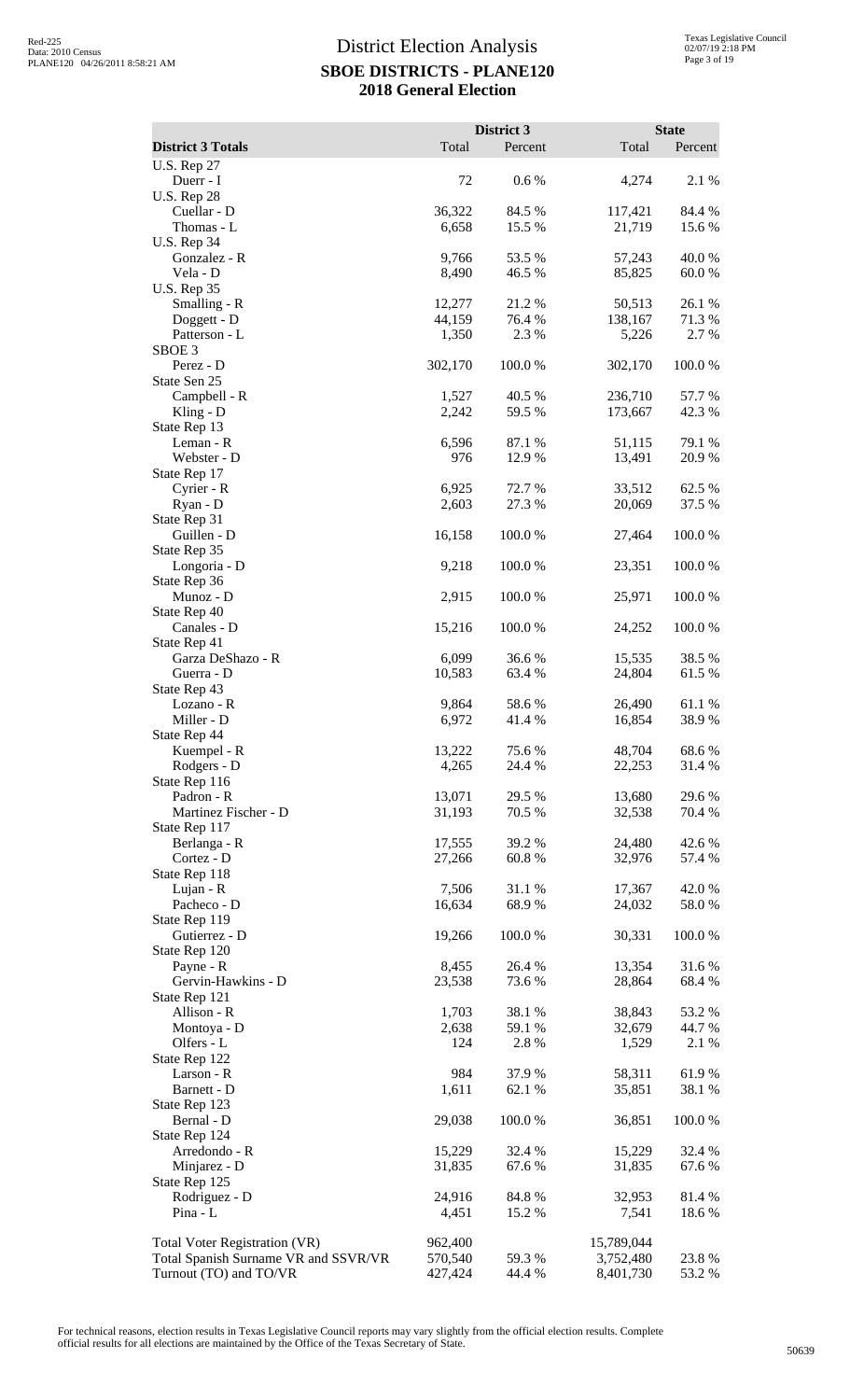|                                   |                 | District 4       |                    | <b>State</b>     |
|-----------------------------------|-----------------|------------------|--------------------|------------------|
| <b>District 4 Totals</b>          | Total           | Percent          | Total              | Percent          |
| U.S. Rep 2<br>Crenshaw - R        | 1,991           | 30.8%            | 139,188            | 52.8%            |
| Litton - D                        | 4,393           | 67.9%            | 119,992            | 45.6%            |
| Gunnels - L                       | 48              | 0.7%             | 2,373              | 0.9%             |
| Cubbler - I                       | 40              | 0.6%             | 1,839              | 0.7 %            |
| U.S. Rep 7                        |                 |                  |                    |                  |
| Culberson - R<br>Fletcher - D     | 2,133<br>3,622  | 37.1 %<br>62.9%  | 115,642<br>127,959 | 47.5 %<br>52.5 % |
| U.S. Rep 9                        |                 |                  |                    |                  |
| Green - D                         | 90,988          | 91.3%            | 136,256            | 89.1 %           |
| Kurtz - L                         | 2,596           | 2.6 %            | 5,940              | 3.9%             |
| Hernandez - I<br>Rogers - I       | 3,004<br>3,057  | 3.0%<br>3.1 %    | 5,774<br>5,031     | 3.8%<br>3.3 %    |
| <b>U.S. Rep 18</b>                |                 |                  |                    |                  |
| Pate - R                          | 22,380          | 16.2%            | 38,368             | 20.8%            |
| Jackson Lee - D                   | 111,003         | 80.4%            | 138,704            | 75.2 %           |
| Spencer - L                       | 2,484           | 1.8%             | 4,067              | 2.2 %            |
| Duncan - W<br><b>U.S. Rep 22</b>  | 2,248           | 1.6%             | 3,193              | 1.7%             |
| Olson - R                         | 2,162           | 30.2 %           | 152,750            | 51.4%            |
| Kulkarni - D                      | 4,848           | 67.6%            | 138,153            | 46.5 %           |
| McElligott - L                    | 72              | 1.0%             | 3,261              | 1.1 %            |
| Sweny - I                         | 87              | 1.2%             | 3,241              | 1.1 %            |
| <b>U.S. Rep 29</b><br>Aronoff - R | 24,494          | 22.7 %           | 28,098             | 23.9%            |
| Garcia - D                        | 82,502          | 76.3%            | 88,188             | 75.1 %           |
| Burns - L                         | 1,077           | 1.0%             | 1,199              | 1.0%             |
| Garza - W                         | 9               | 0.0 %            | 9                  | 0.0 %            |
| <b>U.S. Rep 36</b><br>Babin - R   | 1,108           | 39.3 %           | 161,048            | 72.6 %           |
| Steele - D                        | 1,711           | 60.7%            | 60,908             | 27.4 %           |
| SBOE <sub>4</sub>                 |                 |                  |                    |                  |
| Allen - D                         | 311,590         | 100.0%           | 311,590            | 100.0%           |
| State Sen 7                       |                 |                  |                    |                  |
| Bettencort - R<br>Romero - D      | 974<br>2,324    | 29.1 %<br>69.5 % | 177,864<br>124,232 | 57.8 %<br>40.3%  |
| Glass - L                         | 47              | 1.4 %            | 5,878              | 1.9%             |
| State Sen 15                      |                 |                  |                    |                  |
| $Orr - R$                         | 20,725          | 21.8 %           | 75,518             | 32.2 %           |
| Whitmire - D                      | 72,102<br>2,300 | 75.8%            | 153,016<br>6,229   | 65.2%            |
| Velsquez - L<br>State Sen 17      |                 | 2.4 %            |                    | 2.7 %            |
| Huffman - R                       | 2,642           | 34.5 %           | 158,263            | 51.4%            |
| Lucido - D                        | 4,877           | 63.7%            | 143,978            | 46.8%            |
| LaCount - L                       | 138             | 1.8%             | 5,396              | 1.8%             |
| State Rep 27<br>Reynolds - D      | 28,723          | 100.0%           | 47,450             | 100.0%           |
| State Rep 85                      |                 |                  |                    |                  |
| Stephenson - R                    | 171             | 15.0%            | 32,019             | 56.5 %           |
| Cantu - D                         | 967             | 85.0%            | 24,668             | 43.5 %           |
| State Rep 126                     |                 |                  |                    |                  |
| Harless - R<br>Hurtado - D        | 865<br>2,736    | 24.0%<br>76.0%   | 30,399<br>25,035   | 54.8%<br>45.2 %  |
| State Rep 127                     |                 |                  |                    |                  |
| Huberty - R                       | 1,929           | 53.5 %           | 44,595             | 80.2%            |
| Woods - L                         | 1,677           | 46.5 %           | 10,981             | 19.8%            |
| State Rep 129<br>Paul - R         | 870             | 40.8%            | 36,554             | 56.5 %           |
| Karjeker - D                      | 1,236           | 57.9%            | 27,054             | 41.8%            |
| Majsterski - L                    | 27              | 1.3 %            | 1,076              | 1.7%             |
| State Rep 131                     |                 |                  |                    |                  |
| Ali - R                           | 5,730           | 14.1 %           | 5,940              | 14.2 %           |
| Allen - D<br>State Rep 134        | 35,002          | 85.9%            | 35,930             | 85.8%            |
| Davis - R                         | 562             | 38.1 %           | 47,277             | 53.2 %           |
| Sawyer - D                        | 915             | 61.9%            | 41,637             | 46.8%            |
| State Rep 139                     |                 |                  |                    |                  |
| Johnson - D                       | 32,390          | 93.4 %           | 37,159             | 92.8%            |
| Trojacek - L<br>State Rep 140     | 2,302           | 6.6%             | 2,887              | 7.2 %            |
| Walle - D                         | 19,188          | 100.0%           | 19,188             | 100.0%           |
| State Rep 141                     |                 |                  |                    |                  |
| Thompson - D                      | 27,080          | 100.0%           | 27,946             | 100.0%           |
| State Rep 142<br>Dutton - D       | 26,650          | 100.0%           | 32,087             | 100.0%           |
|                                   |                 |                  |                    |                  |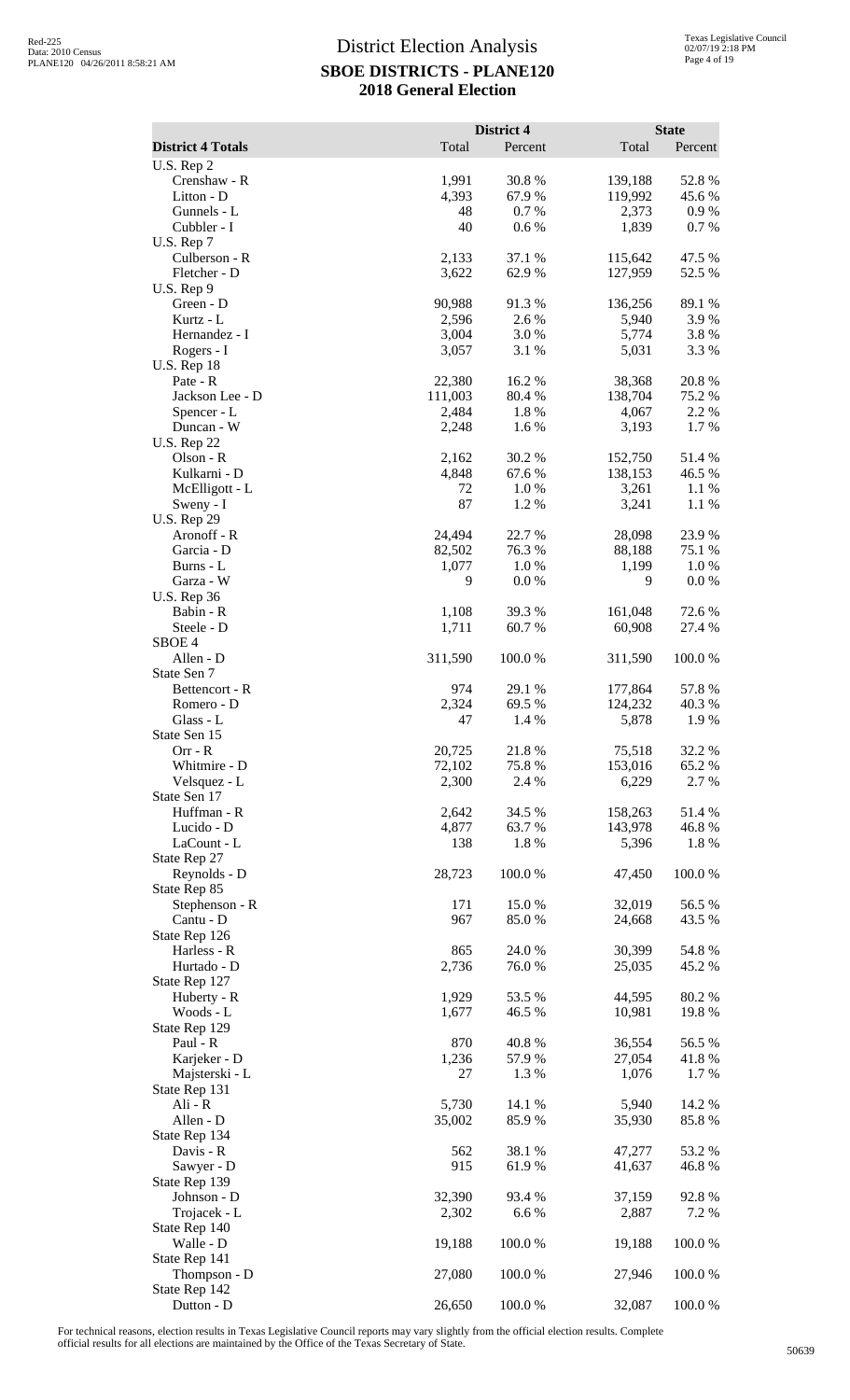|                                                                |                    | District 4      |                         | <b>State</b>     |
|----------------------------------------------------------------|--------------------|-----------------|-------------------------|------------------|
| <b>District 4 Totals</b>                                       | Total              | Percent         | Total                   | Percent          |
| State Rep 143                                                  |                    |                 |                         |                  |
| Hernandez - D<br>State Rep 144                                 | 21,968             | 100.0%          | 22,504                  | 100.0%           |
| Villarreal - R                                                 | 3,685              | 30.9 %          | 9,106                   | 38.8%            |
| Perez - D                                                      | 8,257              | 69.1 %          | 14,349                  | 61.2%            |
| State Rep 145<br>Alvarado - D                                  | 19,736             | 92.4 %          | 24,269                  | 90.4 %           |
| Hunt - $L$                                                     | 1,618              | 7.6%            | 2,590                   | 9.6 %            |
| State Rep 146                                                  |                    |                 |                         |                  |
| Thierry - D                                                    | 31,130             | 93.8%           | 35,656                  | 92.9%            |
| Campbell - L<br>State Rep 147                                  | 2,066              | 6.2 %           | 2,731                   | 7.1 %            |
| Wang - R                                                       | 6,556              | 16.7%           | 10,528                  | 19.2 %           |
| Coleman - D                                                    | 32,663             | 83.3 %          | 44,314                  | 80.8%            |
| State Rep 148                                                  |                    |                 |                         |                  |
| McConnico - R<br>Farrar - D                                    | 5,297<br>11,393    | 31.7%<br>68.3%  | 15,228<br>32,231        | 32.1 %<br>67.9%  |
| State Rep 149                                                  |                    |                 |                         |                  |
| $Vo - D$                                                       | 1,198              | 93.7%           | 27,071                  | 88.3%            |
| Close - L                                                      | 81                 | 6.3%            | 3,581                   | 11.7 %           |
| State Rep 150<br>Swanson - R                                   | 495                | 37.7 %          | 40,907                  | 57.8%            |
| Kelly - D                                                      | 818                | 62.3%           | 29,888                  | 42.2 %           |
|                                                                |                    |                 |                         |                  |
| <b>Total Voter Registration (VR)</b>                           | 833,649<br>263,363 | 31.6%           | 15,789,044<br>3,752,480 | 23.8%            |
| Total Spanish Surname VR and SSVR/VR<br>Turnout (TO) and TO/VR | 377,703            | 45.3%           | 8,401,730               | 53.2 %           |
|                                                                |                    |                 |                         |                  |
|                                                                |                    | District 5      |                         | <b>State</b>     |
| <b>District 5 Totals</b>                                       | Total              | Percent         | Total                   | Percent          |
| <b>U.S. Rep 10</b><br>McCaul - R                               | 3,531              | 21.4 %          | 157,165                 | 51.1 %           |
| Siegel - D                                                     | 12,566             | 76.2 %          | 144,034                 | 46.8%            |
| Ryan - L                                                       | 400                | 2.4 %           | 6,627                   | 2.2 %            |
| <b>U.S. Rep 11</b>                                             |                    |                 |                         |                  |
| Conaway - R<br>Leeder - D                                      | 11,455<br>2,512    | 81.2%<br>17.8 % | 176,599<br>40,631       | 80.1 %<br>18.4 % |
| Smith - L                                                      | 146                | 1.0 %           | 3,143                   | 1.4 %            |
| <b>U.S. Rep 15</b>                                             |                    |                 |                         |                  |
| Westley - R                                                    | 27,557             | 63.7%           | 63,864                  | 38.8%            |
| Gonzalez - D<br>Cristo - L                                     | 14,815<br>884      | 34.2 %<br>2.0%  | 98,333<br>2,607         | 59.7%<br>1.6%    |
| <b>U.S. Rep 20</b>                                             |                    |                 |                         |                  |
| Castro - D                                                     | 18,800             | 70.6%           | 138,949                 | 80.9%            |
| Blunt - L                                                      | 7,846              | 29.4 %          | 32,904                  | 19.1 %           |
| <b>U.S. Rep 21</b><br>$Roy - R$                                | 166,309            | 49.7 %          | 177,560                 | 50.2 %           |
| Kopser - D                                                     | 161,051            | 48.1 %          | 168,264                 | 47.6 %           |
| Santos - L                                                     | 7,170              | 2.1 %           | 7,537                   | 2.1 %            |
| <b>U.S. Rep 23</b>                                             |                    |                 |                         |                  |
| Hurd - R                                                       | 39,132             | 63.2%           | 103,246                 | 49.2%            |
| Jones - D<br>Corvalan - L                                      | 21,889<br>933      | 35.3 %<br>1.5 % | 102,277<br>4,412        | 48.7%<br>2.1 %   |
| <b>U.S. Rep 25</b>                                             |                    |                 |                         |                  |
| Williams - R                                                   | 34,285             | 30.3%           | 163,005                 | 53.5 %           |
| Oliver - D                                                     | 76,676             | 67.8%           | 136,368                 | 44.8%            |
| Lindsey - L<br><b>U.S. Rep 27</b>                              | 2,147              | 1.9 %           | 5,142                   | 1.7 %            |
| Cloud - R                                                      | 3,741              | 62.2%           | 125,113                 | 60.3%            |
| Holguin - D                                                    | 2,095              | 34.8%           | 75,925                  | 36.6%            |
| Tinus - L                                                      | 94                 | 1.6%            | 2,098                   | 1.0%             |
| Duerr - I<br><b>U.S. Rep 28</b>                                | 82                 | 1.4 %           | 4,274                   | 2.1 %            |
| Cuellar - D                                                    | 18,714             | 74.5 %          | 117,421                 | 84.4 %           |
| Thomas - L                                                     | 6,407              | 25.5 %          | 21,719                  | 15.6 %           |
| <b>U.S. Rep 35</b>                                             |                    |                 |                         |                  |
| Smalling - R                                                   | 37,639             | 28.5 %          | 50,513                  | 26.1 %           |
| Doggett - D<br>Patterson - L                                   | 90,575<br>3,760    | 68.6%<br>2.8%   | 138,167<br>5,226        | 71.3%<br>2.7 %   |
| State Sen 14                                                   |                    |                 |                         |                  |
| Hindman - R                                                    | 29,165             | 17.0 %          | 96,834                  | 25.2 %           |
| Watson - D                                                     | 137,543            | 80.2%           | 276,052                 | 71.9 %           |
| Verlander - L                                                  | 4,766              | 2.8%            | 10,889                  | 2.8%             |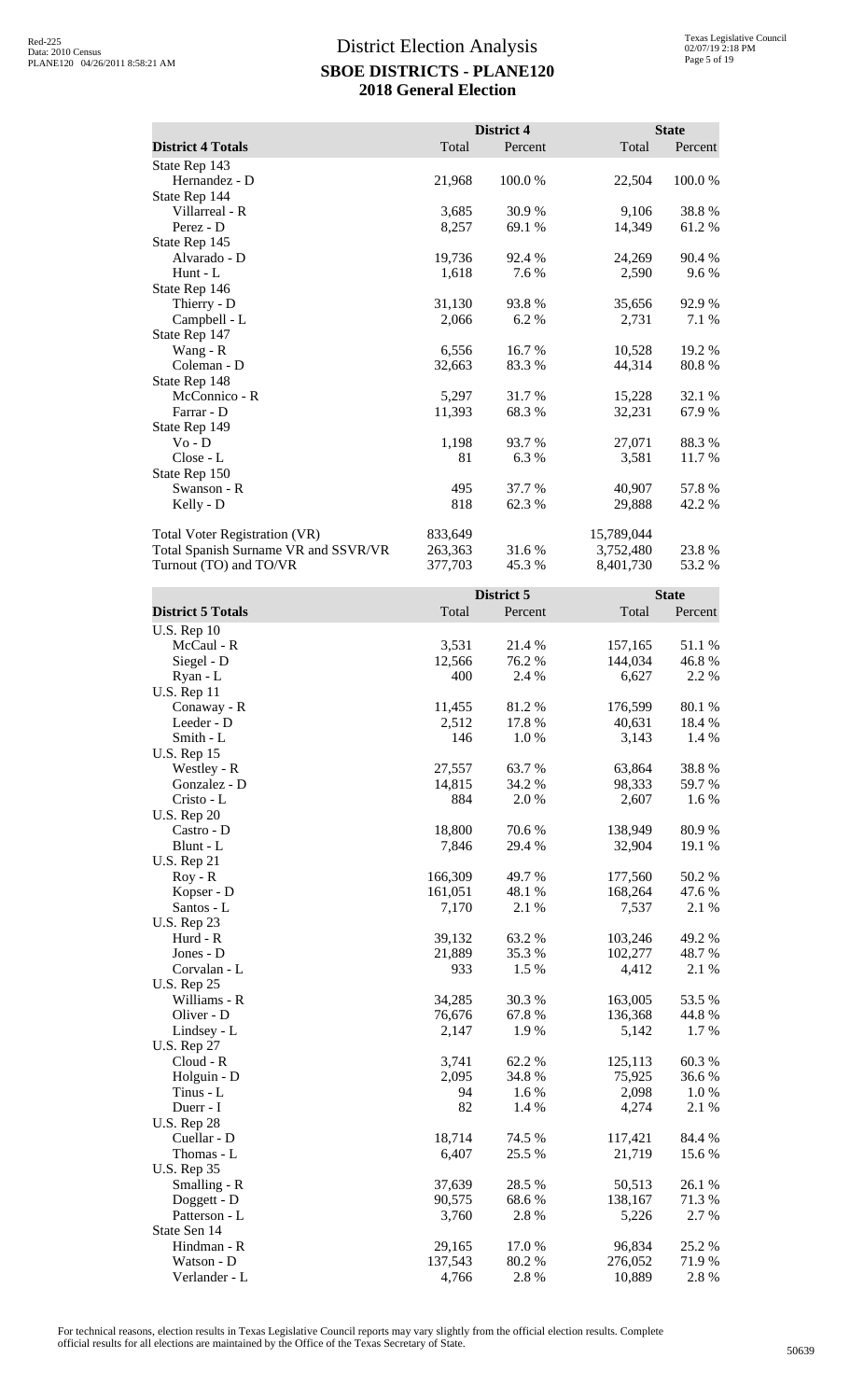|                                                                |                    | District 5       |                        | <b>State</b>     |
|----------------------------------------------------------------|--------------------|------------------|------------------------|------------------|
| <b>District 5 Totals</b>                                       | Total              | Percent          | Total                  | Percent          |
| State Sen 25                                                   |                    |                  |                        |                  |
| Campbell - R                                                   | 235,183            | 57.8 %           | 236,710                | 57.7 %           |
| Kling - $D$                                                    | 171,425            | 42.2 %           | 173,667                | 42.3 %           |
| State Rep 17<br>Cyrier - R                                     | 6,452              | 57.0%            | 33,512                 | 62.5 %           |
| Ryan - D                                                       | 4,876              | 43.0%            | 20,069                 | 37.5 %           |
| State Rep 44                                                   |                    |                  |                        |                  |
| Kuempel - R                                                    | 35,482             | 66.4 %           | 48,704                 | 68.6%            |
| Rodgers - D<br>State Rep 45                                    | 17,988             | 33.6 %           | 22,253                 | 31.4 %           |
| Strange - R                                                    | 40,528             | 48.4 %           | 40,528                 | 48.4%            |
| Zwiener - D                                                    | 43,204             | 51.6%            | 43,204                 | 51.6%            |
| State Rep 46<br>Nila - R                                       | 2,232              | 7.6%             | 8,525                  | 14.9%            |
| Cole - D                                                       | 26,449             | 89.8%            | 46,893                 | 82.2%            |
| Ludlow - L                                                     | 776                | 2.6 %            | 1,608                  | 2.8 %            |
| State Rep 47                                                   |                    |                  |                        |                  |
| Workman - R<br>Goodwin - D                                     | 16,164<br>27,026   | 37.4 %<br>62.6 % | 50,244<br>55,307       | 47.6 %<br>52.4 % |
| State Rep 48                                                   |                    |                  |                        |                  |
| Howard - D                                                     | 51,605             | 100.0%           | 67,952                 | 100.0%           |
| State Rep 49                                                   |                    |                  |                        |                  |
| Austin - R<br>Hinojosa - D                                     | 10,051<br>53,284   | 15.9%<br>84.1 %  | 15,736<br>76,851       | 17.0%<br>83.0 %  |
| State Rep 51                                                   |                    |                  |                        |                  |
| Rodriguez - D                                                  | 50,282             | 100.0%           | 50,282                 | 100.0 %          |
| State Rep 53                                                   |                    |                  |                        |                  |
| Murr - R<br>Ertel - D                                          | 26,775<br>6,987    | 79.3 %<br>20.7%  | 52,899<br>14,449       | 78.5 %<br>21.5 % |
| State Rep 59                                                   |                    |                  |                        |                  |
| Sheffield - R                                                  | 1,851              | 100.0%           | 39,452                 | 100.0%           |
| State Rep 73                                                   |                    |                  |                        |                  |
| Biedermann - R<br>Phillips - D                                 | 69,203<br>23,333   | 74.8%<br>25.2 %  | 69,203<br>23,333       | 74.8%<br>25.2 %  |
| State Rep 116                                                  |                    |                  |                        |                  |
| Padron - R                                                     | 609                | 31.2%            | 13,680                 | 29.6%            |
| Martinez Fischer - D                                           | 1,345              | 68.8%            | 32,538                 | 70.4 %           |
| State Rep 117<br>Berlanga - R                                  | 6,925              | 54.8%            | 24,480                 | 42.6 %           |
| Cortez - D                                                     | 5,710              | 45.2 %           | 32,976                 | 57.4 %           |
| State Rep 118                                                  |                    |                  |                        |                  |
| Lujan - R                                                      | 9,861              | 57.1 %           | 17,367                 | 42.0%            |
| Pacheco - D<br>State Rep 119                                   | 7,398              | 42.9 %           | 24,032                 | 58.0%            |
| Gutierrez - D                                                  | 11,065             | 100.0 %          | 30,331                 | 100.0%           |
| State Rep 120                                                  |                    |                  |                        |                  |
| Payne - R                                                      | 4,899              | 47.9%            | 13,354                 | 31.6%            |
| Gervin-Hawkins - D<br>State Rep 121                            | 5,326              | 52.1 %           | 28,864                 | 68.4%            |
| Allison - R                                                    | 37,140             | 54.2 %           | 38,843                 | 53.2 %           |
| Montoya - D                                                    | 30,041             | 43.8%            | 32,679                 | 44.7 %           |
| Olfers - L                                                     | 1,405              | 2.0%             | 1,529                  | 2.1 %            |
| State Rep 122<br>Larson - R                                    | 57,327             | 62.6 %           | 58,311                 | 61.9%            |
| Barnett - D                                                    | 34,240             | 37.4 %           | 35,851                 | 38.1 %           |
| State Rep 123                                                  |                    |                  |                        |                  |
| Bernal - D                                                     | 7,813              | 100.0%           | 36,851                 | 100.0%           |
| State Rep 125<br>Rodriguez - D                                 | 8,037              | 72.2 %           | 32,953                 | 81.4%            |
| Pina - L                                                       | 3,090              | 27.8 %           | 7,541                  | 18.6%            |
|                                                                |                    |                  |                        |                  |
| <b>Total Voter Registration (VR)</b>                           | 1,333,324          |                  | 15,789,044             |                  |
| Total Spanish Surname VR and SSVR/VR<br>Turnout (TO) and TO/VR | 279,072<br>801,482 | 20.9%<br>60.1%   | 3,752,480<br>8,401,730 | 23.8%<br>53.2 %  |
|                                                                |                    |                  |                        |                  |
|                                                                |                    | District 6       |                        | <b>State</b>     |
| <b>District 6 Totals</b>                                       | Total              | Percent          | Total                  | Percent          |
| U.S. Rep 2                                                     |                    | 49.0%            |                        |                  |
| Crenshaw - R<br>Litton - D                                     | 87,882<br>88,529   | 49.3 %           | 139,188<br>119,992     | 52.8%<br>45.6 %  |
| Gunnels - L                                                    | 1,768              | $1.0\ \%$        | 2,373                  | 0.9%             |
| Cubbler - I                                                    | 1,273              | 0.7 %            | 1,839                  | 0.7 %            |

For technical reasons, election results in Texas Legislative Council reports may vary slightly from the official election results. Complete official results for all elections are maintained by the Office of the Texas Secretary of State. <sup>50639</sup>

U.S. Rep 7

Culberson - R 106,230 49.4 % 115,642 47.5 %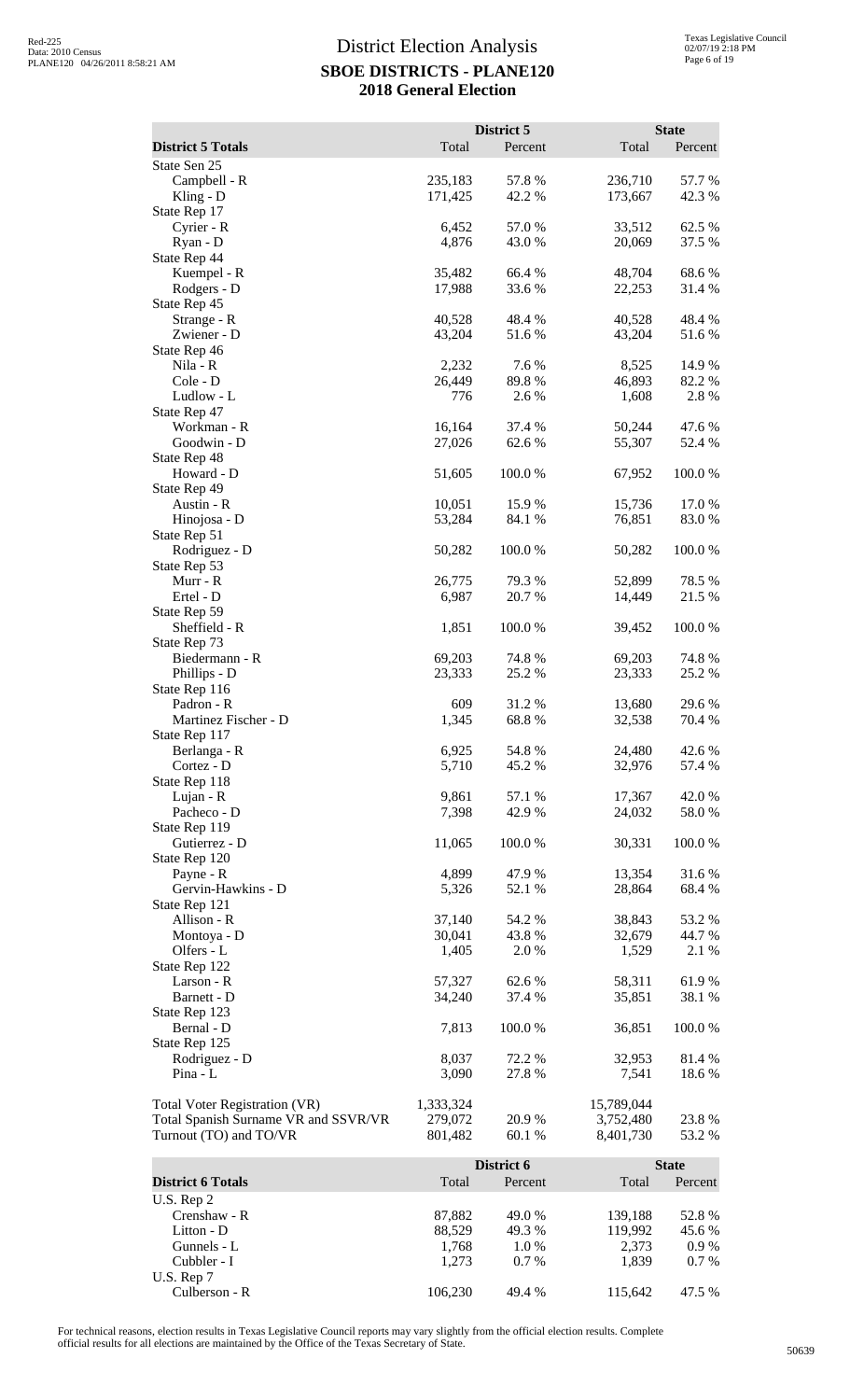|                                   |                  | District 6      |                    | <b>State</b>    |
|-----------------------------------|------------------|-----------------|--------------------|-----------------|
| <b>District 6 Totals</b>          | Total            | Percent         | Total              | Percent         |
| U.S. Rep 7                        |                  |                 |                    |                 |
| Fletcher - D<br>U.S. Rep 8        | 108,862          | 50.6%           | 127,959            | 52.5 %          |
| Brady - R                         | 17,555           | 63.0%           | 200,609            | 73.4 %          |
| David - D                         | 9,838            | 35.3 %          | 67,927             | 24.9%           |
| Duncan - L                        | 456              | 1.6 %           | 4,621              | 1.7%            |
| $U.S.$ Rep $9$                    |                  |                 |                    |                 |
| Green - D                         | 31,298           | 85.8%           | 136,256            | 89.1 %          |
| Kurtz - L<br>Hernandez - I        | 2,074<br>1,765   | 5.7%<br>4.8%    | 5,940<br>5,774     | 3.9%<br>3.8%    |
| Rogers - I                        | 1,337            | 3.7%            | 5,031              | 3.3 %           |
| <b>U.S. Rep 10</b>                |                  |                 |                    |                 |
| McCaul - R                        | 50,954           | 68.5 %          | 157,165            | 51.1%           |
| Siegel - D                        | 22,040           | 29.6%           | 144,034            | 46.8%<br>2.2 %  |
| Ryan - L<br><b>U.S. Rep 18</b>    | 1,348            | 1.8%            | 6,627              |                 |
| Pate - R                          | 12,679           | 33.4 %          | 38,368             | 20.8%           |
| Jackson Lee - D                   | 22,992           | 60.6%           | 138,704            | 75.2 %          |
| Spencer - L                       | 1,430            | 3.8 %           | 4,067              | 2.2 %           |
| Duncan - W                        | 811              | 2.1 %           | 3,193              | 1.7%            |
| <b>U.S. Rep 29</b><br>Aronoff - R | 587              | 20.0%           | 28,098             | 23.9%           |
| Garcia - D                        | 2,283            | 77.9 %          | 88,188             | 75.1 %          |
| Burns - L                         | 60               | 2.0%            | 1,199              | 1.0%            |
| Garza - W                         | $\boldsymbol{0}$ | 0.0 %           | 9                  | $0.0\ \%$       |
| State Sen 7                       |                  |                 |                    |                 |
| Bettencort - R                    | 155,417          | 61.1%           | 177,864            | 57.8%           |
| Romero - D<br>Glass - L           | 93,787<br>5,011  | 36.9%<br>2.0 %  | 124,232<br>5,878   | 40.3%<br>1.9 %  |
| State Sen 15                      |                  |                 |                    |                 |
| $Orr - R$                         | 36,188           | 35.5 %          | 75,518             | 32.2 %          |
| Whitmire - D                      | 62,790           | 61.5%           | 153,016            | 65.2%           |
| Velsquez - L                      | 3,077            | 3.0 %           | 6,229              | 2.7 %           |
| State Sen 17                      |                  |                 |                    |                 |
| Huffman - R<br>Lucido - D         | 84,881<br>82,672 | 49.8%<br>48.5 % | 158,263<br>143,978 | 51.4%<br>46.8%  |
| LaCount - L                       | 2,900            | 1.7%            | 5,396              | 1.8%            |
| State Rep 126                     |                  |                 |                    |                 |
| Harless - R                       | 29,534           | 57.0%           | 30,399             | 54.8%           |
| Hurtado - D                       | 22,299           | 43.0 %          | 25,035             | 45.2%           |
| State Rep 130<br>Oliverson - R    | 50,433           | 68.7 %          | 52,106             | 68.4%           |
| Infortunio - D                    | 21,602           | 29.4 %          | 22,598             | 29.7 %          |
| Eriksen - L                       | 1,367            | 1.9%            | 1,428              | 1.9%            |
| State Rep 131                     |                  |                 |                    |                 |
| Ali - R                           | 210              | 18.5 %          | 5,940              | 14.2 %          |
| Allen - D                         | 928              | 81.5%           | 35,930             | 85.8%           |
| State Rep 132<br>Schofield - R    | 9,048            | 58.8%           | 32,728             | 49.1 %          |
| Calanni - D                       | 6,067            | 39.4 %          | 32,841             | 49.3%           |
| Arevalo - L                       | 269              | 1.7%            | 1,106              | 1.7%            |
| State Rep 133                     |                  |                 |                    |                 |
| Murphy - R                        | 41,400           | 58.1 %          | 41,400             | 58.1 %          |
| Schexnayder - D<br>State Rep 134  | 29,844           | 41.9%           | 29,844             | 41.9%           |
| Davis - R                         | 46,715           | 53.4 %          | 47,277             | 53.2 %          |
| Sawyer - D                        | 40,722           | 46.6 %          | 41,637             | 46.8%           |
| State Rep 135                     |                  |                 |                    |                 |
| Elkins - R                        | 24,266           | 50.7%           | 26,701             | 47.6 %          |
| Rosenthal - D<br>Bilyeu - L       | 22,813<br>748    | 47.7 %<br>1.6 % | 28,473<br>867      | 50.8%<br>1.5 %  |
| State Rep 137                     |                  |                 |                    |                 |
| Wu - D                            | 17,616           | 88.3%           | 17,616             | 88.3%           |
| Sharp - L                         | 2,338            | 11.7 %          | 2,338              | 11.7 %          |
| State Rep 138                     |                  |                 |                    |                 |
| Bohac - R                         | 23,974           | 50.2%           | 24,222             | 50.0%           |
| Milasincic - D<br>Walker - W      | 23,756<br>20     | 49.8%<br>0.0 %  | 24,175<br>20       | 49.9 %<br>0.0 % |
| State Rep 139                     |                  |                 |                    |                 |
| Johnson - D                       | 4,769            | 89.1 %          | 37,159             | 92.8%           |
| Trojacek - L                      | 585              | 10.9 %          | 2,887              | 7.2 %           |
| State Rep 145                     |                  |                 |                    |                 |
| Alvarado - D<br>Hunt - L          | 2,219<br>446     | 83.3%<br>16.7%  | 24,269<br>2,590    | 90.4 %<br>9.6 % |
|                                   |                  |                 |                    |                 |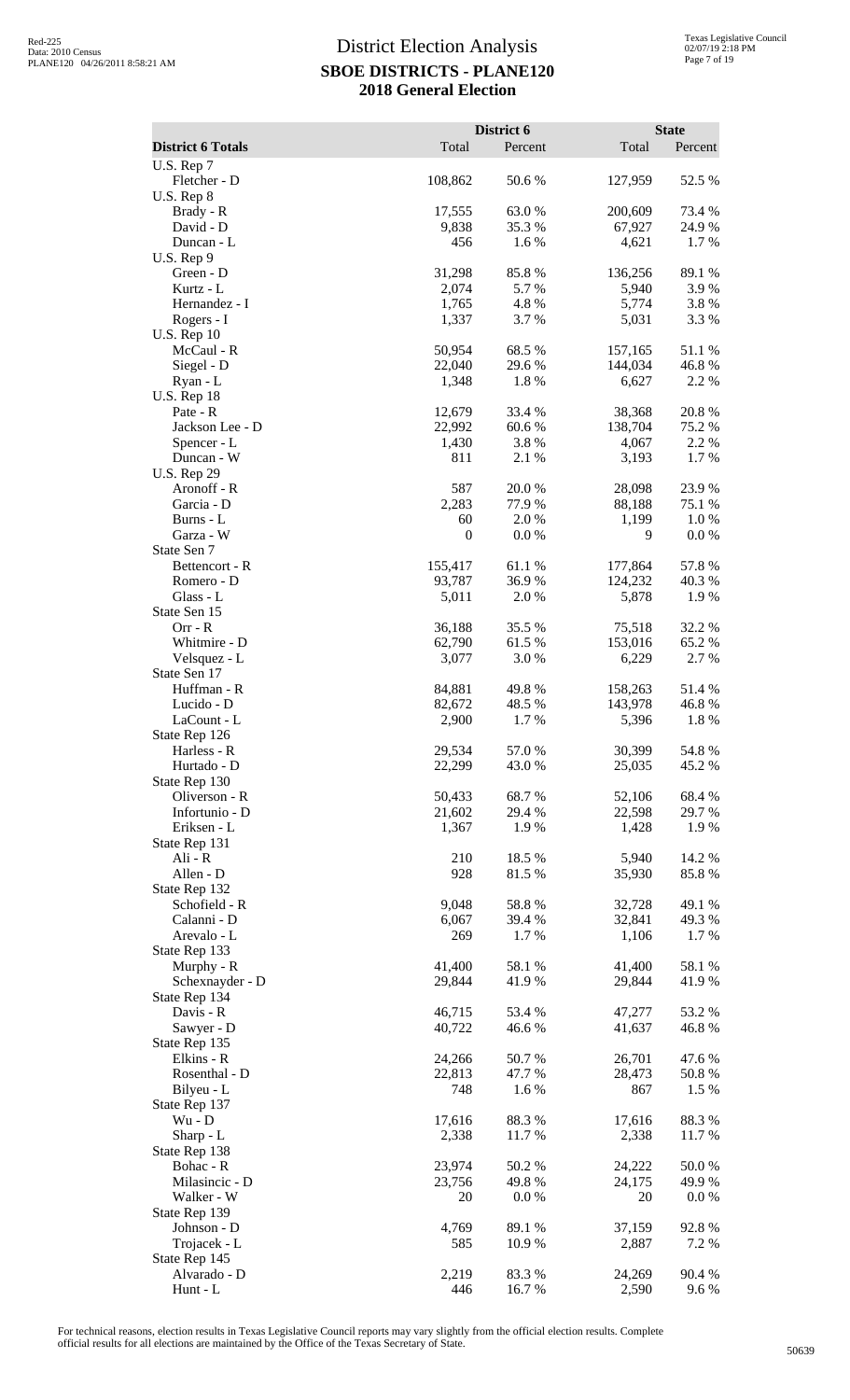|                                      |           | District 6 |            | <b>State</b> |
|--------------------------------------|-----------|------------|------------|--------------|
| <b>District 6 Totals</b>             | Total     | Percent    | Total      | Percent      |
| State Rep 146                        |           |            |            |              |
| Thierry - D                          | 4,526     | 87.2 %     | 35,656     | 92.9 %       |
| Campbell - L                         | 665       | 12.8 %     | 2,731      | 7.1 %        |
| State Rep 147                        |           |            |            |              |
| Wang - R                             | 3,972     | 25.4 %     | 10,528     | 19.2 %       |
| Coleman - D                          | 11,651    | 74.6 %     | 44,314     | 80.8%        |
| State Rep 148                        |           |            |            |              |
| McConnico - R                        | 9,931     | 32.3 %     | 15,228     | 32.1 %       |
| Farrar - D                           | 20,838    | 67.7 %     | 32,231     | 67.9 %       |
| State Rep 149                        |           |            |            |              |
| $Vo - D$                             | 25,873    | 88.1 %     | 27,071     | 88.3 %       |
| Close - L                            | 3,500     | 11.9 %     | 3,581      | 11.7 %       |
| State Rep 150                        |           |            |            |              |
| Swanson - R                          | 33,889    | 60.9%      | 40,907     | 57.8%        |
| Kelly - D                            | 21,746    | 39.1 %     | 29,888     | 42.2 %       |
| <b>Total Voter Registration (VR)</b> | 1,023,062 |            | 15,789,044 |              |
| Total Spanish Surname VR and SSVR/VR | 163,351   | 16.0%      | 3,752,480  | 23.8 %       |
| Turnout (TO) and TO/VR               | 584,728   | 57.2 %     | 8,401,730  | 53.2 %       |

|                          |         | District 7 |         | <b>State</b> |
|--------------------------|---------|------------|---------|--------------|
| <b>District 7 Totals</b> | Total   | Percent    | Total   | Percent      |
| U.S. Rep 1               |         |            |         |              |
| Gohmert - R              | 5,668   | 81.8%      | 168,163 | 72.3 %       |
| McKellar - D             | 1,213   | 17.5 %     | 61,263  | 26.3 %       |
| Callaway - L             | 46      | 0.7%       | 3,292   | 1.4 %        |
| U.S. Rep 9               |         |            |         |              |
| Green - D                | 13,970  | 82.8%      | 136,256 | 89.1 %       |
| Kurtz - L                | 1,270   | 7.5 %      | 5,940   | 3.9%         |
| Hernandez - I            | 1,005   | 6.0%       | 5,774   | 3.8%         |
| Rogers - I               | 637     | 3.8%       | 5,031   | 3.3 %        |
| <b>U.S. Rep 14</b>       |         |            |         |              |
| Weber - R                | 138,934 | 59.2 %     | 138,934 | 59.2%        |
| Bell - D                 | 92,201  | 39.3 %     | 92,201  | 39.3%        |
| Conley - L               | 3,373   | 1.4 %      | 3,373   | 1.4 %        |
| <b>U.S. Rep 22</b>       |         |            |         |              |
| Olson - R                | 136,491 | 52.0%      | 152,750 | 51.4%        |
| Kulkarni - D             | 120,262 | 45.8%      | 138,153 | 46.5 %       |
| McElligott - L           | 2,837   | 1.1 %      | 3,261   | 1.1 %        |
| Sweny - I                | 2,840   | 1.1 %      | 3,241   | 1.1 %        |
| <b>U.S. Rep 36</b>       |         |            |         |              |
| Babin - R                | 86,581  | 82.2 %     | 161,048 | 72.6 %       |
| Steele - D               | 18,761  | 17.8 %     | 60,908  | 27.4 %       |
| SBOE 7                   |         |            |         |              |
| Robinson - R             | 369,715 | 59.5 %     | 369,715 | 59.5 %       |
| Markowitz - D            | 252,136 | 40.5 %     | 252,136 | 40.5 %       |
| State Sen 3              |         |            |         |              |
| Nichols - R              | 78,001  | 80.9%      | 215,048 | 78.3%        |
| Layton - D               | 17,383  | 18.0%      | 56,391  | 20.5 %       |
| Quarles - L              | 1,038   | 1.1 %      | 3,304   | 1.2%         |
| State Sen 17             |         |            |         |              |
| Huffman - R              | 63,985  | 55.8%      | 158,263 | 51.4%        |
| Lucido - D               | 48,528  | 42.3 %     | 143,978 | 46.8%        |
| LaCount - L              | 2,095   | 1.8%       | 5,396   | 1.8%         |
| State Rep 9              |         |            |         |              |
| Paddie - R               | 3,474   | 100.0%     | 45,918  | 100.0%       |
| State Rep 18             |         |            |         |              |
| Bailes - R               | 16,000  | 78.5 %     | 35,597  | 75.5 %       |
| Lemond - D               | 4,385   | 21.5 %     | 11,559  | 24.5 %       |
| State Rep 19             |         |            |         |              |
| White - R                | 37,046  | 85.0%      | 50,046  | 83.2 %       |
| Williams - D             | 6,527   | 15.0%      | 10,112  | 16.8%        |
| State Rep 21             |         |            |         |              |
| Phelan - R               | 46,421  | 100.0%     | 46,421  | 100.0%       |
| State Rep 22             |         |            |         |              |
| Deshotel - D             | 31,441  | 100.0%     | 31,441  | 100.0%       |
| State Rep 23             |         |            |         |              |
| Middleton - R            | 32,951  | 56.5 %     | 32,951  | 56.5 %       |
| Jamrok - D               | 24,181  | 41.4 %     | 24,181  | 41.4 %       |
| Johnson - L              | 1,234   | 2.1 %      | 1,234   | 2.1 %        |
| State Rep 24             |         |            |         |              |
| Bonnen - R               | 48,045  | 69.6%      | 48,045  | 69.6%        |
| Phelps - D               | 19,586  | 28.4 %     | 19,586  | 28.4 %       |
| Illyes - L               | 1,405   | 2.0%       | 1,405   | 2.0 %        |
|                          |         |            |         |              |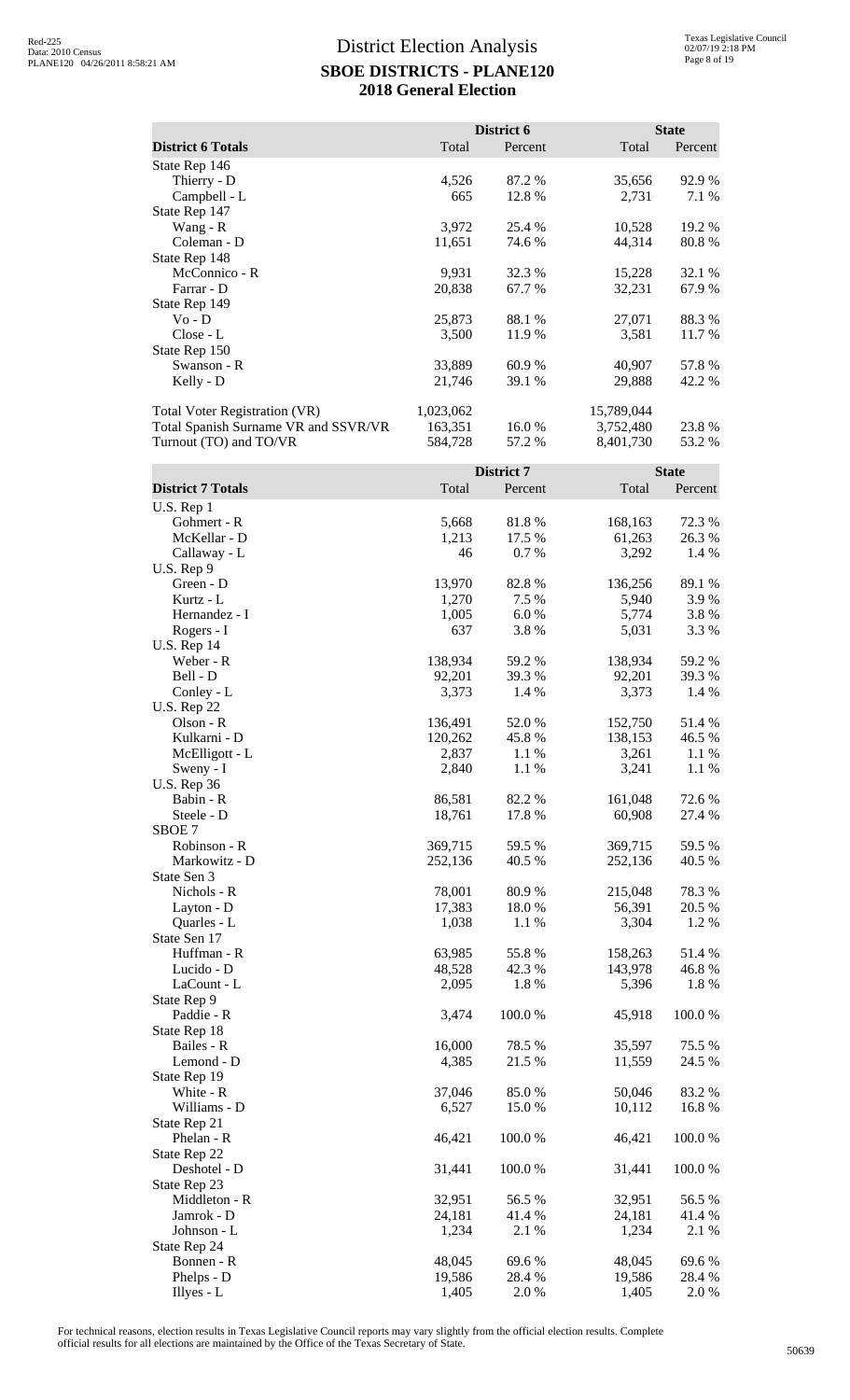|                                      |                  | District 7 |              | <b>State</b> |
|--------------------------------------|------------------|------------|--------------|--------------|
| <b>District 7 Totals</b>             | Total            | Percent    | Total        | Percent      |
| State Rep 25                         |                  |            |              |              |
| Bonnen - R                           | 32,888           | 100.0%     | 40,895       | 100.0%       |
| State Rep 26                         |                  |            |              |              |
| Miller - R                           | 34,504           | 52.4 %     | 34,504       | 52.4 %       |
| DeMerchant - D                       | 31,330           | 47.6 %     | 31,330       | 47.6 %       |
| State Rep 27                         |                  |            |              |              |
| Reynolds - D                         | 18,727           | 100.0%     | 47,450       | 100.0%       |
| State Rep 28                         |                  |            |              |              |
| Zerwas - R                           | 44,414           | 54.2 %     | 44,414       | 54.2 %       |
| Scoggins - D                         | 37,584           | 45.8%      | 37,584       | 45.8%        |
| State Rep 29                         |                  |            |              |              |
| Thompson - R                         | 46,810           | 100.0%     | 46,810       | 100.0%       |
| Presley - D                          | $\boldsymbol{0}$ | 0.0 %      | $\mathbf{0}$ | 0.0 %        |
| State Rep 57                         |                  |            |              |              |
| Ashby - R                            | 2,290            | 76.3%      | 41,158       | 79.0%        |
| Rogers - D                           | 713              | 23.7 %     | 10,912       | 21.0 %       |
| State Rep 85                         |                  |            |              |              |
| Stephenson - R                       | 18,686           | 49.1 %     | 32,019       | 56.5 %       |
| Cantu - D                            | 19,335           | 50.9%      | 24,668       | 43.5 %       |
| <b>Total Voter Registration (VR)</b> | 1,156,806        |            | 15,789,044   |              |
| Total Spanish Surname VR and SSVR/VR | 144,299          | 12.5 %     | 3,752,480    | 23.8%        |
| Turnout (TO) and TO/VR               | 635,250          | 54.9 %     | 8,401,730    | 53.2 %       |
|                                      |                  | District 8 |              | <b>State</b> |
| <b>District 8 Totals</b>             | Total            | Percent    | Total        | Percent      |
| U.S. Rep 2                           |                  |            |              |              |
| Crenshaw - R                         | 49,315           | 63.7 %     | 139,188      | 52.8%        |
| Litton - D                           | 27,070           | 34.9%      | 119,992      | 45.6 %       |
| Gunnels - L                          | 557              | 0.7%       | 2,373        | 0.9%         |
| Cubbler - I                          | 526              | 0.7%       | 1,839        | 0.7%         |
| U.S. Rep 7                           |                  |            |              |              |
| Culberson - R                        | 7,279            | 32.0%      | 115,642      | 47.5 %       |
| Fletcher - D                         | 15,475           | 68.0%      | 127,959      | 52.5 %       |
| U.S. Rep 8                           |                  |            |              |              |
| Brady - R                            | 177,205          | 74.4 %     | 200,609      | 73.4 %       |
| David - D                            | 56,986           | 23.9 %     | 67,927       | 24.9%        |
| Duncan - L                           | 4 1 1 2          | $17\%$     | 4.621        | $17\%$       |

| Crenshaw - R       | 49,315           | 63.7%    | 139,188 | 52.8 %  |
|--------------------|------------------|----------|---------|---------|
| Litton - D         | 27,070           | 34.9%    | 119,992 | 45.6 %  |
| Gunnels - L        | 557              | $0.7~\%$ | 2,373   | $0.9\%$ |
| Cubbler - I        | 526              | 0.7 %    | 1,839   | 0.7 %   |
| U.S. Rep 7         |                  |          |         |         |
| Culberson - R      | 7,279            | 32.0 %   | 115,642 | 47.5 %  |
| Fletcher - D       | 15,475           | 68.0%    | 127,959 | 52.5 %  |
| U.S. Rep 8         |                  |          |         |         |
| Brady - R          | 177,205          | 74.4 %   | 200,609 | 73.4 %  |
| David - D          | 56,986           | 23.9%    | 67,927  | 24.9%   |
| Duncan - L         | 4,112            | 1.7 %    | 4,621   | 1.7%    |
| <b>U.S. Rep 10</b> |                  |          |         |         |
| McCaul - R         | 20,763           | 51.6%    | 157,165 | 51.1 %  |
| Siegel - D         | 18,780           | 46.7%    | 144,034 | 46.8%   |
| Ryan - L           | 672              | 1.7 %    | 6,627   | 2.2 %   |
| <b>U.S. Rep 17</b> |                  |          |         |         |
| Flores - R         | 38,075           | 59.5 %   | 134,838 | 56.8%   |
| Kennedy - D        | 24,367           | 38.1 %   | 98,070  | 41.3%   |
| Churchman - L      | 1,560            | 2.4 %    | 4,440   | 1.9%    |
| <b>U.S. Rep 18</b> |                  |          |         |         |
| Pate - R           | 3,309            | 39.8 %   | 38,368  | 20.8%   |
| Jackson Lee - D    | 4,709            | 56.7%    | 138,704 | 75.2 %  |
| Spencer - L        | 153              | 1.8 %    | 4,067   | 2.2 %   |
| Duncan - W         | 134              | 1.6%     | 3,193   | 1.7%    |
| <b>U.S. Rep 22</b> |                  |          |         |         |
| Olson - R          | 14,097           | 50.7 %   | 152,750 | 51.4%   |
| Kulkarni - D       | 13,043           | 46.9%    | 138,153 | 46.5 %  |
| McElligott - L     | 352              | 1.3 %    | 3,261   | 1.1 %   |
| Sweny - I          | 314              | 1.1 %    | 3,241   | 1.1 %   |
| <b>U.S. Rep 29</b> |                  |          |         |         |
| Aronoff - R        | 3,017            | 46.5 %   | 28,098  | 23.9%   |
| Garcia - D         | 3,403            | 52.5 %   | 88,188  | 75.1 %  |
| Burns - L          | 62               | 1.0%     | 1,199   | 1.0%    |
| Garza - W          | $\boldsymbol{0}$ | 0.0 %    | 9       | $0.0\%$ |
| <b>U.S. Rep 36</b> |                  |          |         |         |
| Babin - R          | 73,359           | 64.5 %   | 161,048 | 72.6%   |
| Steele - D         | 40,436           | 35.5 %   | 60,908  | 27.4 %  |
| State Sen 3        |                  |          |         |         |
| Nichols - R        | 53,992           | 79.8%    | 215,048 | 78.3%   |
| Layton - D         | 12,837           | 19.0 %   | 56,391  | 20.5 %  |
| Quarles - L        | 858              | 1.3 %    | 3,304   | 1.2%    |
| State Sen 5        |                  |          |         |         |
| Schwertner - R     | 53,199           | 60.2%    | 182,538 | 55.3%   |
| Walsh - D          | 32,424           | 36.7 %   | 136,789 | 41.5 %  |
| Lyons - L          | 2,751            | 3.1 %    | 10,499  | 3.2 %   |
| State Sen 7        |                  |          |         |         |
| Bettencort - R     | 21,473           | 42.6%    | 177,864 | 57.8 %  |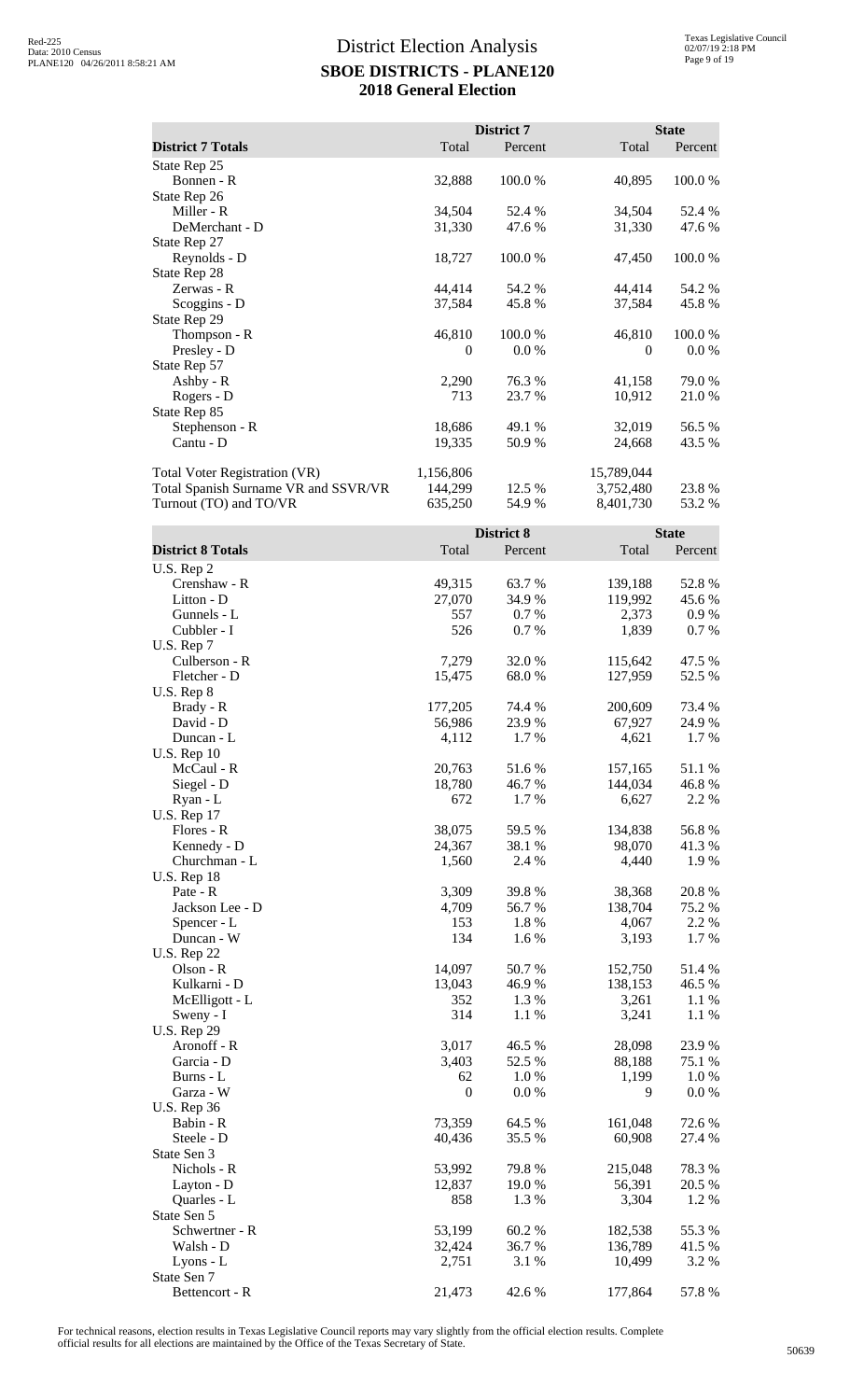|                                |                         | District 8       |                    | <b>State</b>     |
|--------------------------------|-------------------------|------------------|--------------------|------------------|
| <b>District 8 Totals</b>       | Total                   | Percent          | Total              | Percent          |
| State Sen 7<br>Romero - D      | 28,121                  | 55.8%            | 124,232            | 40.3%            |
| Glass - L                      | 820                     | 1.6 %            | 5,878              | 1.9%             |
| State Sen 15<br>$Orr - R$      |                         | 49.5 %           | 75,518             | 32.2 %           |
| Whitmire - D                   | 18,605<br>18,124        | 48.2%            | 153,016            | 65.2 %           |
| Velsquez - L                   | 852                     | 2.3 %            | 6,229              | 2.7 %            |
| State Sen 17                   |                         |                  |                    |                  |
| Huffman - R<br>Lucido - D      | 6,755<br>7,901          | 45.3%<br>53.0%   | 158,263<br>143,978 | 51.4%<br>46.8%   |
| LaCount - L                    | 263                     | 1.8%             | 5,396              | 1.8%             |
| State Rep 3                    |                         |                  |                    |                  |
| Bell - R<br>Seger - D          | 38,309<br>9,316         | 80.4%<br>19.6%   | 48,619<br>15,352   | 76.0%<br>24.0%   |
| State Rep 12                   |                         |                  |                    |                  |
| Kacal - R                      | 11,307                  | 77.5 %           | 33,060             | 67.6%            |
| Arnold - D                     | 3,290                   | 22.5 %           | 15,855             | 32.4 %           |
| State Rep 13<br>Leman - R      | 6,528                   | 76.3%            | 51,115             | 79.1 %           |
| Webster - D                    | 2,030                   | 23.7%            | 13,491             | 20.9%            |
| State Rep 14                   |                         |                  |                    |                  |
| Raney - R<br>Wilkinson - D     | 26,906<br>20,817        | 56.4 %<br>43.6%  | 26,906<br>20,817   | 56.4 %<br>43.6 % |
| State Rep 15                   |                         |                  |                    |                  |
| Toth - $R$                     | 52,975                  | 67.2 %           | 52,975             | 67.2 %           |
| Perez - D                      | 25,915                  | 32.8%            | 25,915             | 32.8 %           |
| State Rep 16<br>Metcalf - R    | 49,233                  | 80.3%            | 49,233             | 80.3%            |
| Midler - D                     | 12,059                  | 19.7 %           | 12,059             | 19.7%            |
| State Rep 18                   |                         |                  |                    |                  |
| Bailes - R<br>Lemond - D       | 19,597<br>7,174         | 73.2 %<br>26.8%  | 35,597<br>11,559   | 75.5 %<br>24.5 % |
| State Rep 19                   |                         |                  |                    |                  |
| White - R                      | 13,000                  | 78.4 %           | 50,046             | 83.2%            |
| Williams - D<br>State Rep 57   | 3,585                   | 21.6%            | 10,112             | 16.8%            |
| Ashby - R                      | 9,928                   | 79.5 %           | 41,158             | 79.0%            |
| Rogers - D                     | 2,564                   | 20.5 %           | 10,912             | 21.0 %           |
| State Rep 127                  | 42,666                  |                  | 44,595             | 80.2%            |
| Huberty - R<br>Woods - L       | 9,304                   | 82.1 %<br>17.9%  | 10,981             | 19.8%            |
| State Rep 128                  |                         |                  |                    |                  |
| Cain - R                       | 38,197                  | 100.0%           | 38,197             | 100.0%           |
| State Rep 129<br>Paul - R      | 35,684                  | 57.0%            | 36,554             | 56.5 %           |
| Karjeker - D                   | 25,818                  | 41.3%            | 27,054             | 41.8%            |
| Majsterski - L                 | 1,049                   | 1.7%             | 1,076              | 1.7 %            |
| State Rep 130<br>Oliverson - R | 1,673                   | 61.3%            | 52,106             | 68.4%            |
| Infortunio - D                 | 996                     | 36.5%            | 22,598             | 29.7 %           |
| Eriksen - L                    | 61                      | 2.2 %            | 1,428              | 1.9%             |
| State Rep 132                  |                         |                  |                    |                  |
| Schofield - R<br>Calanni - D   | 23,680<br>26,774        | 46.2%<br>52.2 %  | 32,728<br>32,841   | 49.1 %<br>49.3 % |
| Arevalo - L                    | 837                     | 1.6%             | 1,106              | 1.7 %            |
| State Rep 135                  |                         |                  |                    |                  |
| Elkins - R<br>Rosenthal - D    | 2,435<br>5,660          | 29.6 %<br>68.9%  | 26,701<br>28,473   | 47.6%<br>50.8%   |
| Bilyeu - L                     | 119                     | 1.4 %            | 867                | 1.5 %            |
| State Rep 138                  |                         |                  |                    |                  |
| Bohac - R                      | 248                     | 37.2 %           | 24,222             | $50.0~\%$        |
| Milasincic - D<br>Walker - W   | 419<br>$\boldsymbol{0}$ | 62.8%<br>0.0 %   | 24,175<br>20       | 49.9%<br>0.0 %   |
| State Rep 141                  |                         |                  |                    |                  |
| Thompson - D                   | 866                     | 100.0%           | 27,946             | 100.0%           |
| State Rep 142<br>Dutton - D    | 5,437                   | 100.0%           | 32,087             | 100.0%           |
| State Rep 143                  |                         |                  |                    |                  |
| Hernandez - D                  | 536                     | 100.0%           | 22,504             | 100.0%           |
| State Rep 144                  |                         |                  |                    |                  |
| Villarreal - R<br>Perez - D    | 5,421<br>6,092          | 47.1 %<br>52.9 % | 9,106<br>14,349    | 38.8%<br>61.2%   |
| State Rep 145                  |                         |                  |                    |                  |
| Alvarado - D                   | 2,314                   | 81.5 %           | 24,269             | 90.4 %           |
| Hunt - L                       | 526                     | 18.5 %           | 2,590              | 9.6%             |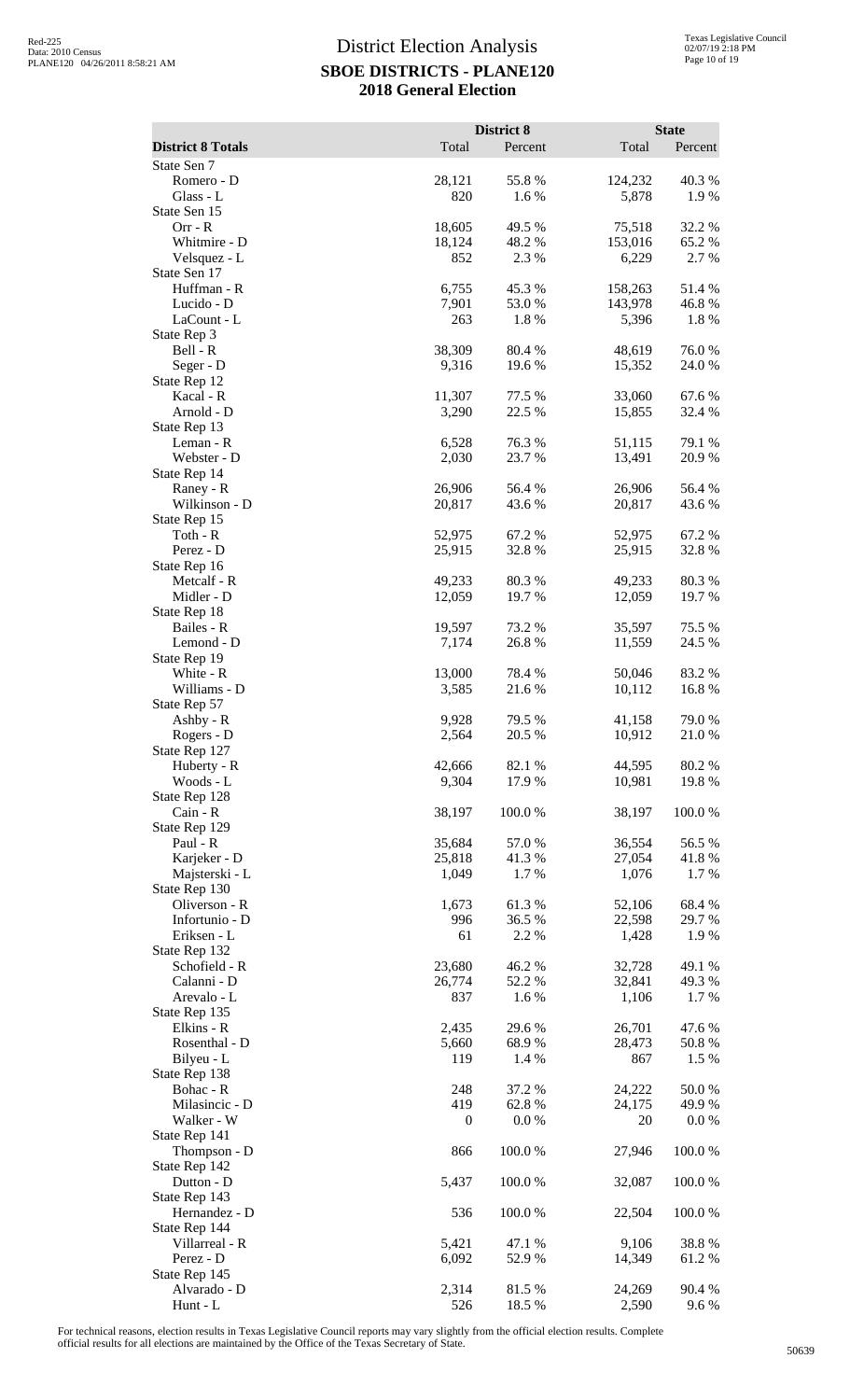|                                      |                  | District 8       |                   | <b>State</b>    |
|--------------------------------------|------------------|------------------|-------------------|-----------------|
| <b>District 8 Totals</b>             | Total            | Percent          | Total             | Percent         |
| State Rep 150                        |                  |                  |                   |                 |
| Swanson - R                          | 6,523            | 47.1 %           | 40,907            | 57.8%           |
| Kelly - D                            | 7,324            | 52.9%            | 29,888            | 42.2 %          |
|                                      |                  |                  |                   |                 |
| Total Voter Registration (VR)        | 1,109,001        |                  | 15,789,044        |                 |
| Total Spanish Surname VR and SSVR/VR | 170,370          | 15.4 %           | 3,752,480         | 23.8%           |
| Turnout (TO) and TO/VR               | 603,249          | 54.4 %           | 8,401,730         | 53.2 %          |
|                                      |                  | District 9       |                   | <b>State</b>    |
| <b>District 9 Totals</b>             | Total            | Percent          | Total             | Percent         |
| $U.S.$ Rep $1$                       |                  |                  |                   |                 |
| Gohmert - R                          | 162,495          | 72.0 %           | 168,163           | 72.3 %          |
| McKellar - D                         | 60,050           | 26.6 %           | 61,263            | 26.3%           |
| Callaway - L                         | 3,246            | 1.4 %            | 3,292             | 1.4 %           |
| U.S. Rep 4<br>Ratcliffe - R          | 174,553          | 75.7%            | 188,379           | 75.7%           |
| Krantz - D                           | 53,133           | 23.0%            | 57,326            | 23.0%           |
| Ashby - L                            | 2,857            | 1.2 %            | 3,173             | 1.3 %           |
| U.S. Rep 5                           |                  |                  |                   |                 |
| Gooden - R                           | 95,019           | 78.1 %           | 130,607           | 62.4 %          |
| Wood - D                             | 26,492           | 21.8%            | 78,659            | 37.6 %          |
| Gray - W                             | 195              | 0.2%             | 195               | 0.1 %           |
| State Sen 2<br>Hall - R              | 111,666          | 74.2 %           | 153,122           | 59.4 %          |
| Scudder - D                          | 38,772           | 25.8 %           | 104,859           | 40.6 %          |
| State Sen 3                          |                  |                  |                   |                 |
| Nichols - R                          | 83,055           | 75.1 %           | 215,048           | 78.3%           |
| Layton - D                           | 26,171           | 23.7 %           | 56,391            | 20.5 %          |
| Quarles - L                          | 1,408            | 1.3 %            | 3,304             | 1.2%            |
| State Sen 30                         |                  |                  |                   |                 |
| Fallon - R<br>Lopez - D              | 32,126<br>10,482 | 75.4 %<br>24.6 % | 234,364<br>82,663 | 73.9%<br>26.1 % |
| State Rep 1                          |                  |                  |                   |                 |
| VanDeaver - R                        | 43,280           | 100.0%           | 43,280            | 100.0%          |
| State Rep 2                          |                  |                  |                   |                 |
| $Flynn - R$                          | 45,843           | 80.0%            | 45,843            | 80.0%           |
| Brannon - D                          | 11,432           | 20.0 %           | 11,432            | 20.0 %          |
| State Rep 4<br>Bell - R              | 44,669           | 74.1 %           | 44,669            | 74.1 %          |
| Williams - D                         | 14,581           | 24.2 %           | 14,581            | 24.2 %          |
| Miller - L                           | 1,029            | 1.7%             | 1,029             | 1.7%            |
| State Rep 5                          |                  |                  |                   |                 |
| Hefner - R                           | 44,592           | 79.3 %           | 44,592            | 79.3 %          |
| Liebbe - D                           | 11,608           | 20.7 %           | 11,608            | 20.7 %          |
| State Rep 6                          |                  |                  |                   |                 |
| Schaefer - R<br>Katz - L             | 37,172<br>11,995 | 75.6%<br>24.4 %  | 37,172<br>11,995  | 75.6%<br>24.4 % |
| State Rep 7                          |                  |                  |                   |                 |
| Dean - R                             | 39,588           | 100.0%           | 39,588            | 100.0%          |
| State Rep 8                          |                  |                  |                   |                 |
| Harris - R                           | 11,534           | 78.7%            | 36,535            | 78.2%           |
| Ratcliff - D                         | 3,118            | 21.3%            | 10,171            | 21.8 %          |
| State Rep 9<br>Paddie - R            | 42,444           | 100.0%           | 45,918            | 100.0%          |
| State Rep 10                         |                  |                  |                   |                 |
| Wray - R                             | 3,199            | 78.1 %           | 44,652            | 70.3%           |
| Emery - D                            | 829              | 20.2 %           | 17,445            | 27.5 %          |
| Savino - L                           | 69               | 1.7%             | 1,453             | 2.3 %           |
| State Rep 11                         |                  |                  |                   |                 |
| Clardy - R                           | 38,704           | 74.4 %           | 38,704            | 74.4 %          |
| Johnson - D<br>State Rep 33          | 13,343           | 25.6 %           | 13,343            | 25.6 %          |
| Holland - R                          | 27,671           | 72.6 %           | 53,845            | 65.0%           |
| Gunn - D                             | 10,448           | 27.4 %           | 28,974            | 35.0%           |
| State Rep 57                         |                  |                  |                   |                 |
| Ashby - R                            | 20,087           | 76.6%            | 41,158            | 79.0%           |
| Rogers - D                           | 6,141            | 23.4 %           | 10,912            | 21.0%           |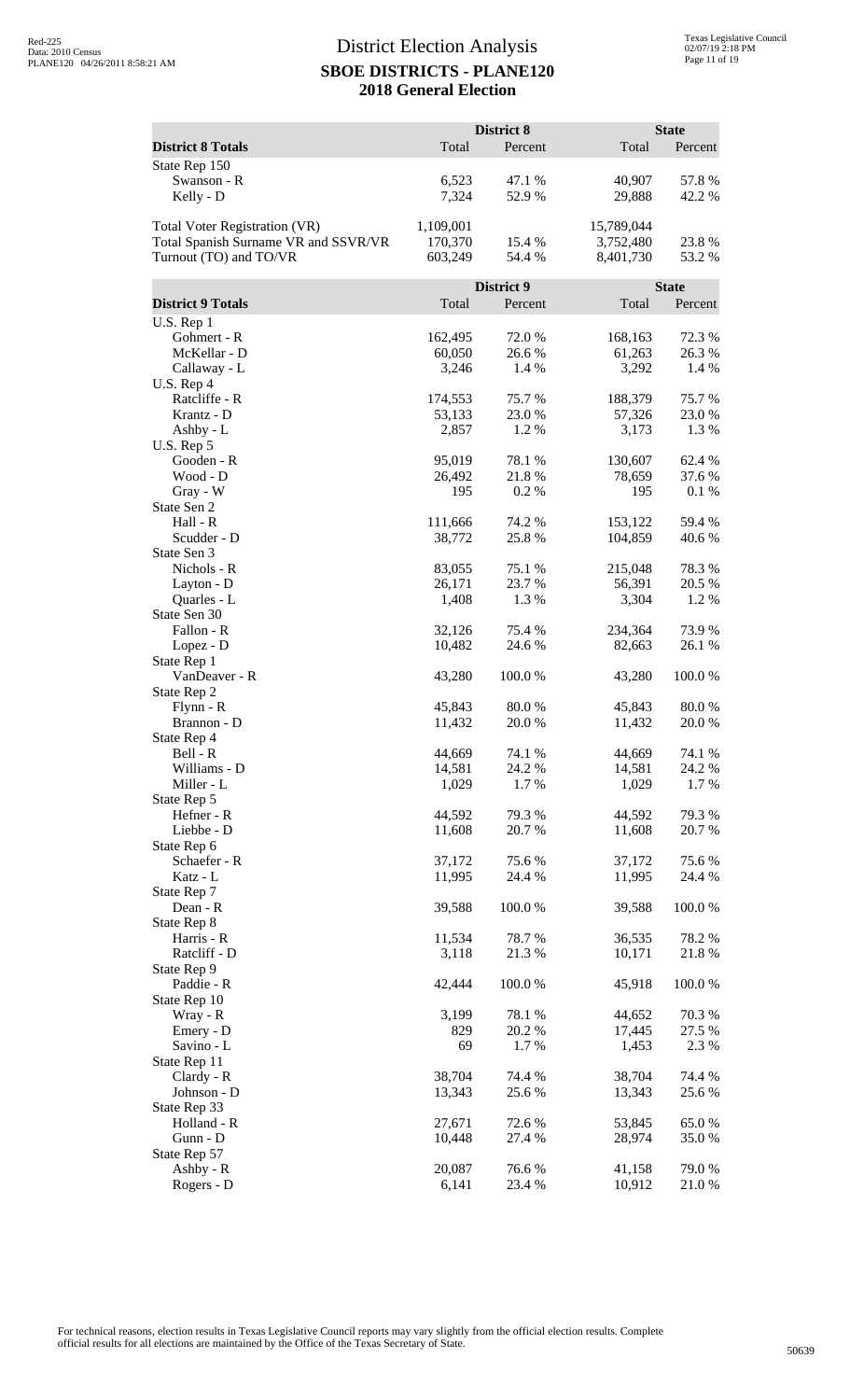|                                                                              |                     | District 9       |                         | <b>State</b>    |
|------------------------------------------------------------------------------|---------------------|------------------|-------------------------|-----------------|
| <b>District 9 Totals</b>                                                     | Total               | Percent          | Total                   | Percent         |
| State Rep 62                                                                 |                     |                  |                         |                 |
| Smith - R<br>Hefner - D                                                      | 41,994<br>12,076    | 76.2 %<br>21.9%  | 41,994<br>12,076        | 76.2 %<br>21.9% |
| Schaab - L                                                                   | 1,071               | 1.9 %            | 1,071                   | 1.9%            |
|                                                                              |                     |                  |                         |                 |
| <b>Total Voter Registration (VR)</b><br>Total Spanish Surname VR and SSVR/VR | 1,092,827<br>67,178 | 6.1%             | 15,789,044<br>3,752,480 | 23.8%           |
| Turnout (TO) and TO/VR                                                       | 585,320             | 53.6%            | 8,401,730               | 53.2 %          |
|                                                                              |                     |                  |                         |                 |
|                                                                              |                     | District 10      |                         | <b>State</b>    |
| <b>District 10 Totals</b><br>U.S. Rep 8                                      | Total               | Percent          | Total                   | Percent         |
| Brady - R                                                                    | 5,849               | 83.5%            | 200,609                 | 73.4 %          |
| David - D                                                                    | 1,103               | 15.7%            | 67,927                  | 24.9 %          |
| Duncan - L                                                                   | 53                  | 0.8%             | 4,621                   | 1.7%            |
| <b>U.S. Rep 10</b><br>McCaul - R                                             | 76,213              | 45.0%            | 157,165                 | 51.1 %          |
| Siegel - D                                                                   | 88,918              | 52.5 %           | 144,034                 | 46.8%           |
| Ryan - L                                                                     | 4,097               | 2.4 %            | 6,627                   | 2.2 %           |
| <b>U.S. Rep 17</b>                                                           |                     |                  |                         |                 |
| Flores - R<br>Kennedy - D                                                    | 49,036<br>47,797    | 49.7 %<br>48.4%  | 134,838<br>98,070       | 56.8%<br>41.3 % |
| Churchman - L                                                                | 1,886               | 1.9%             | 4,440                   | 1.9 %           |
| <b>U.S. Rep 21</b>                                                           |                     |                  |                         |                 |
| $Roy - R$                                                                    | 171                 | 56.1 %           | 177,560                 | 50.2%           |
| Kopser - D<br>Santos - L                                                     | 124<br>10           | 40.7 %<br>3.3 %  | 168,264<br>7,537        | 47.6 %<br>2.1 % |
| <b>U.S. Rep 25</b>                                                           |                     |                  |                         |                 |
| Williams - R                                                                 | 45,687              | 55.4 %           | 163,005                 | 53.5 %          |
| Oliver - D                                                                   | 35,228              | 42.7%            | 136,368                 | 44.8%           |
| Lindsey - L<br><b>U.S. Rep 27</b>                                            | 1,493               | 1.8%             | 5,142                   | 1.7%            |
| $Cloud - R$                                                                  | 6,296               | 57.6 %           | 125,113                 | 60.3%           |
| Holguin - D                                                                  | 4,310               | 39.4 %           | 75,925                  | 36.6 %          |
| Tinus - L                                                                    | 181                 | 1.7 %            | 2,098                   | 1.0 %           |
| Duerr - I<br><b>U.S. Rep 31</b>                                              | 146                 | 1.3%             | 4,274                   | 2.1 %           |
| Carter - R                                                                   | 144,680             | $50.6\;\%$       | 144,680                 | 50.6%           |
| Hegar - D                                                                    | 136,362             | 47.7 %           | 136,362                 | 47.7 %          |
| Hope - L                                                                     | 4,965               | 1.7 %            | 4,965                   | 1.7 %           |
| <b>U.S. Rep 35</b><br>Smalling - R                                           | 597                 | 14.4 %           | 50,513                  | 26.1 %          |
| Doggett - D                                                                  | 3,433               | 82.8%            | 138,167                 | 71.3 %          |
| Patterson - L                                                                | 116                 | 2.8%             | 5,226                   | 2.7 %           |
| State Sen 5                                                                  |                     |                  |                         |                 |
| Schwertner - R<br>Walsh - D                                                  | 129,339<br>104,365  | 53.6%<br>43.2 %  | 182,538<br>136,789      | 55.3%<br>41.5 % |
| Lyons - L                                                                    | 7,748               | 3.2%             | 10,499                  | 3.2 %           |
| State Sen 14                                                                 |                     |                  |                         |                 |
| Hindman - R                                                                  | 67,669              | 31.9%<br>65.2%   | 96,834                  | 25.2 %          |
| Watson - D<br>Verlander - L                                                  | 138,509<br>6,123    | 2.9 %            | 276,052<br>10,889       | 71.9%<br>2.8 %  |
| State Rep 3                                                                  |                     |                  |                         |                 |
| Bell - R                                                                     | 10,310              | 63.1 %           | 48,619                  | 76.0%           |
| Seger - D                                                                    | 6,036               | 36.9 %           | 15,352                  | 24.0 %          |
| State Rep 8<br>Harris - R                                                    | 5,248               | 80.6 %           | 36,535                  | 78.2 %          |
| Ratcliff - D                                                                 | 1,260               | 19.4 %           | 10,171                  | 21.8%           |
| State Rep 12                                                                 |                     |                  |                         |                 |
| Kacal - R<br>Arnold - D                                                      | 12,791<br>4,861     | 72.5 %<br>27.5 % | 33,060<br>15,855        | 67.6%<br>32.4 % |
| State Rep 13                                                                 |                     |                  |                         |                 |
| Leman - R                                                                    | 32,248              | 78.6%            | 51,115                  | 79.1 %          |
| Webster - D                                                                  | 8,775               | 21.4 %           | 13,491                  | 20.9%           |
| State Rep 17<br>Cyrier - R                                                   | 20,135              | 61.5%            | 33,512                  | 62.5 %          |
| Ryan - D                                                                     | 12,590              | 38.5 %           | 20,069                  | 37.5 %          |
| State Rep 20                                                                 |                     |                  |                         |                 |
| Wilson - R                                                                   | 57,885              | 71.5 %           | 57,885                  | 71.5 %          |
| Wyman - D                                                                    | 23,069              | 28.5 %           | 23,069                  | 28.5 %          |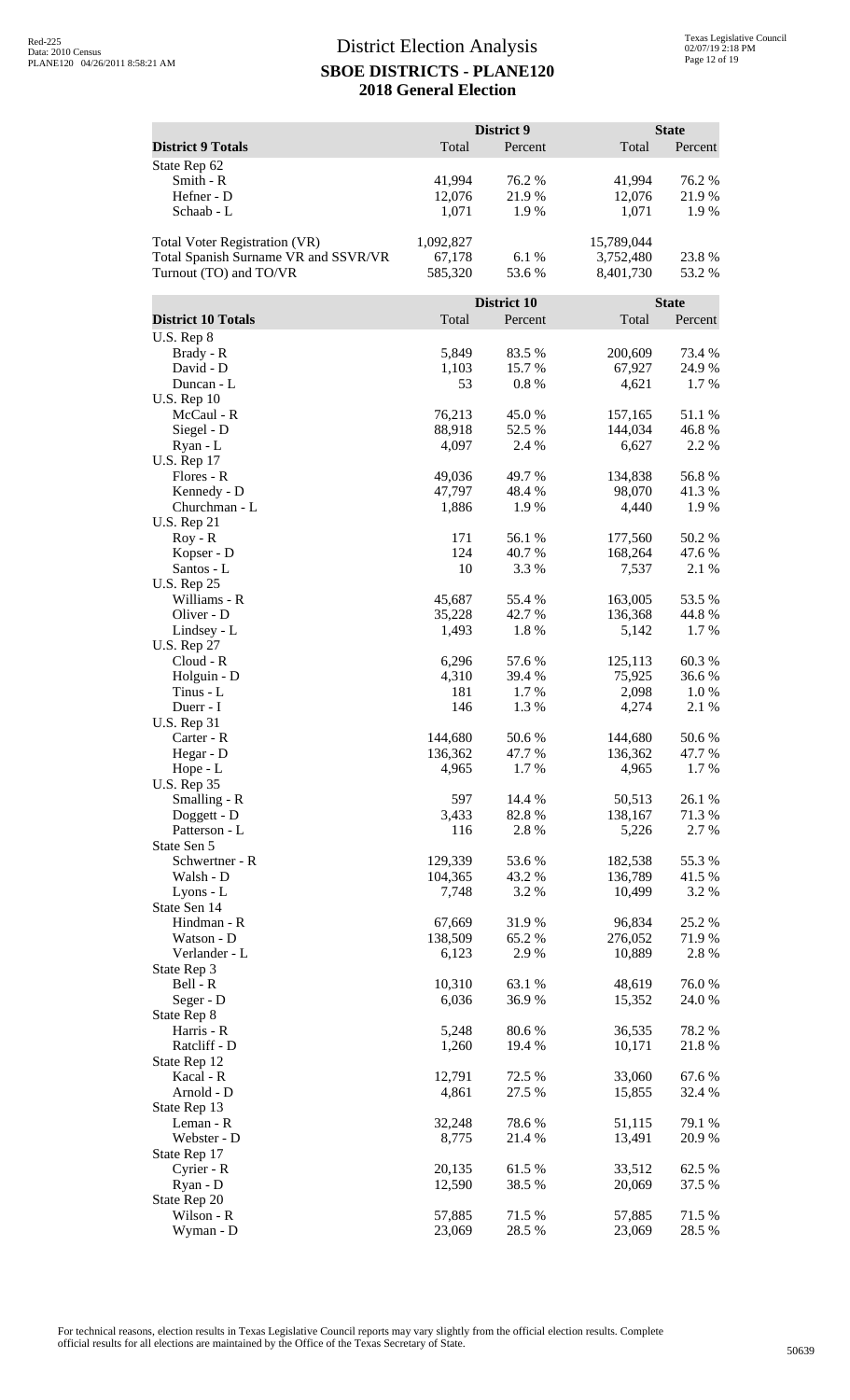|                                      |           | District 10 |            | <b>State</b> |
|--------------------------------------|-----------|-------------|------------|--------------|
| <b>District 10 Totals</b>            | Total     | Percent     | Total      | Percent      |
| State Rep 46                         |           |             |            |              |
| Nila - R                             | 6,293     | 22.8 %      | 8,525      | 14.9%        |
| Cole - D                             | 20,444    | 74.2 %      | 46,893     | 82.2%        |
| Ludlow - L                           | 832       | 3.0%        | 1,608      | 2.8%         |
| State Rep 47                         |           |             |            |              |
| Workman - R                          | 34,080    | 54.6 %      | 50,244     | 47.6%        |
| Goodwin - D                          | 28,281    | 45.4 %      | 55,307     | 52.4 %       |
| State Rep 48                         |           |             |            |              |
| Howard - D                           | 16,347    | 100.0%      | 67,952     | 100.0%       |
| State Rep 49                         |           |             |            |              |
| Austin - R                           | 5,685     | 19.4 %      | 15,736     | 17.0 %       |
| Hinojosa - D                         | 23,567    | 80.6%       | 76,851     | 83.0%        |
| State Rep 50                         |           |             |            |              |
| Israel - D                           | 52,652    | 100.0%      | 52,652     | 100.0%       |
| State Rep 52                         |           |             |            |              |
| Flores - R                           | 34,340    | 48.3 %      | 34,340     | 48.3%        |
| Talarico - D                         | 36,798    | 51.7%       | 36,798     | 51.7%        |
| State Rep 54                         |           |             |            |              |
| Buckley - R                          | 20,002    | 48.9%       | 26,037     | 53.8%        |
| Richerson - D                        | 20,933    | 51.1 %      | 22,357     | 46.2%        |
| Walden - L                           | $\theta$  | 0.0 %       | $\theta$   | 0.0 %        |
| State Rep 55                         |           |             |            |              |
| Shine - R                            | 34,297    | 100.0%      | 34,297     | 100.0%       |
| State Rep 57                         |           |             |            |              |
| Ashby - R                            | 8,853     | 85.6%       | 41,158     | 79.0%        |
| Rogers - D                           | 1,494     | 14.4 %      | 10,912     | 21.0%        |
| State Rep 136                        |           |             |            |              |
| Dale - R                             | 34,084    | 43.7 %      | 34,084     | 43.7 %       |
| Bucy - D                             | 41,592    | 53.4 %      | 41,592     | 53.4 %       |
| Parks - L                            | 2,258     | 2.9%        | 2,258      | 2.9%         |
| <b>Total Voter Registration (VR)</b> | 1,153,555 |             | 15,789,044 |              |
| Total Spanish Surname VR and SSVR/VR | 145,542   | 12.6 %      | 3,752,480  | 23.8%        |
| Turnout (TO) and TO/VR               | 666,702   | 57.8%       | 8,401,730  | 53.2 %       |

|                           |                  | <b>District 11</b> |         | <b>State</b> |
|---------------------------|------------------|--------------------|---------|--------------|
| <b>District 11 Totals</b> | Total            | Percent            | Total   | Percent      |
| U.S. Rep 6                |                  |                    |         |              |
| Wright - R                | 58,701           | 52.6%              | 135,961 | 53.1 %       |
| Sanchez - D               | 51,332           | 46.0%              | 116,350 | 45.4 %       |
| Harber - L                | 1,634            | 1.5 %              | 3,731   | 1.5 %        |
| <b>U.S. Rep 12</b>        |                  |                    |         |              |
| Granger - R               | 160,881          | 65.0%              | 172,557 | 64.3 %       |
| Adia - D                  | 81,986           | 33.1 %             | 90,994  | 33.9%        |
| Leddy - L                 | 4,522            | 1.8%               | 4,940   | 1.8 %        |
| <b>U.S. Rep 24</b>        |                  |                    |         |              |
| Marchant - R              | 108,145          | 51.7%              | 133,317 | 50.6%        |
| McDowell - D              | 97,312           | 46.5 %             | 125,231 | 47.5 %       |
| Kolls - L                 | 3,916            | 1.9%               | 4,870   | 1.8 %        |
| <b>U.S. Rep 25</b>        |                  |                    |         |              |
| Williams - R              | 1,892            | 68.1%              | 163,005 | 53.5 %       |
| Oliver - D                | 846              | 30.5 %             | 136,368 | 44.8%        |
| Lindsey - L               | 40               | 1.4 %              | 5,142   | 1.7%         |
| <b>U.S. Rep 26</b>        |                  |                    |         |              |
| Burgess - R               | 41,434           | 64.5 %             | 185,551 | 59.4 %       |
| Fagan - D                 | 21,797           | 33.9%              | 121,938 | 39.0%        |
| Boler - L                 | 1,035            | 1.6 %              | 5,016   | 1.6%         |
| <b>U.S. Rep 32</b>        |                  |                    |         |              |
| Sessions - R              | 1,736            | 55.7 %             | 126,101 | 45.8%        |
| Allred - D                | 1,352            | 43.4 %             | 144,067 | 52.3 %       |
| Baker - L                 | 29               | 0.9%               | 5,452   | 2.0 %        |
| <b>U.S. Rep 33</b>        |                  |                    |         |              |
| Billups - R               | 3,302            | 34.6 %             | 26,120  | 21.9%        |
| Veasey - D                | 6,018            | 63.0 %             | 90,805  | 76.2 %       |
| Reeves - L                | 231              | 2.4 %              | 2,299   | 1.9%         |
| SBOE <sub>11</sub>        |                  |                    |         |              |
| Hardy - R                 | 366,245          | 57.2 %             | 366,245 | 57.2 %       |
| Morton - D                | 259,276          | 40.5 %             | 259,276 | 40.5 %       |
| Gutknecht - L             | 15,241           | 2.4 %              | 15,241  | 2.4 %        |
| SBOE 13                   |                  |                    |         |              |
| Russell - R               | $\boldsymbol{0}$ | 0.0 %              | 96,136  | 23.7 %       |
| Davis - D                 | $\boldsymbol{0}$ | 0.0 %              | 309,926 | 76.3%        |
| State Sen 9               |                  |                    |         |              |
| Hancock - R               | 107,487          | 59.8%              | 132,256 | 54.0%        |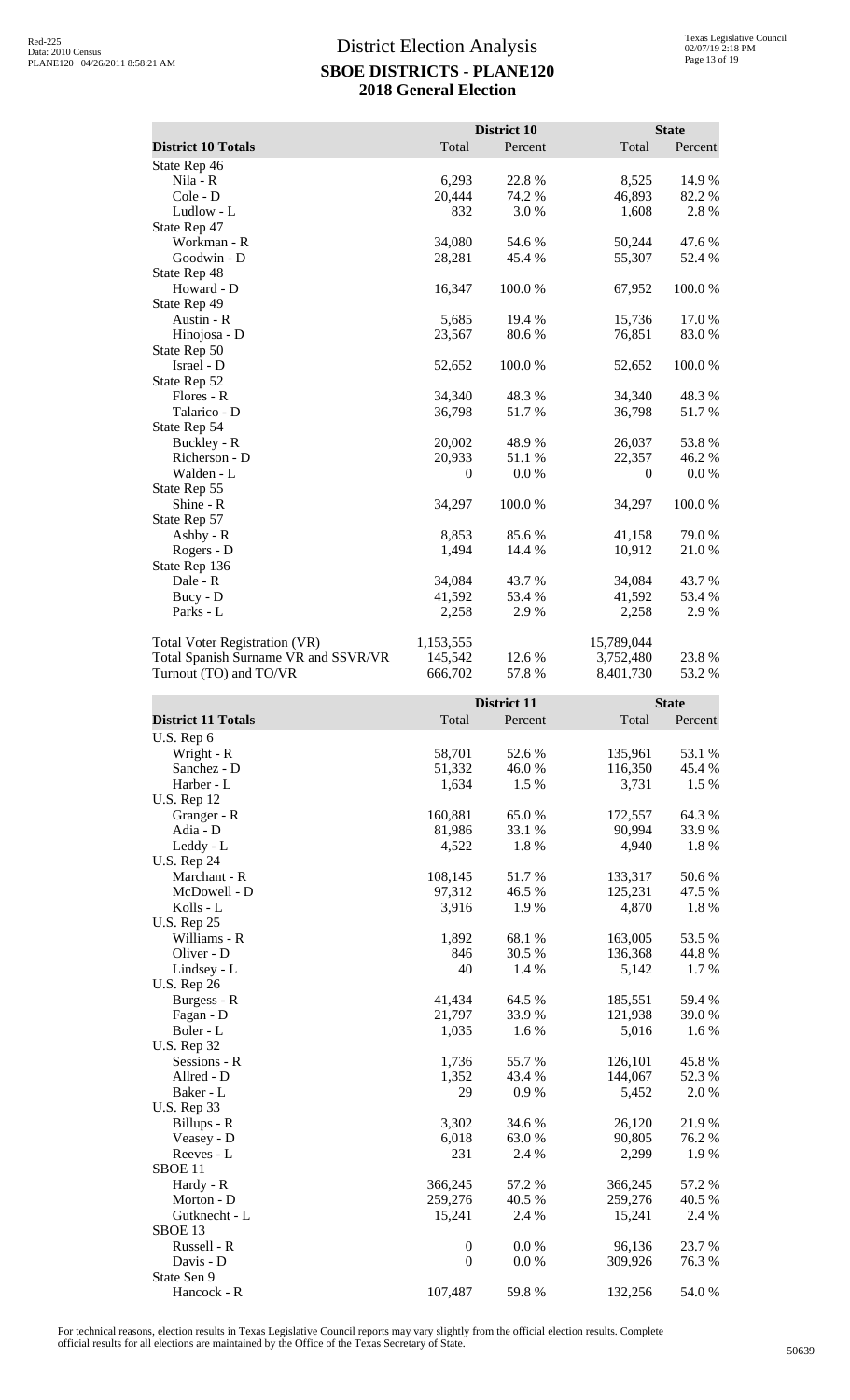|                                      |                  | District 11      |                    | <b>State</b>     |
|--------------------------------------|------------------|------------------|--------------------|------------------|
| <b>District 11 Totals</b>            | Total            | Percent          | Total              | Percent          |
| State Sen 9                          |                  |                  |                    |                  |
| Burud - D<br>State Sen 10            | 72,269           | 40.2 %           | 112,537            | 46.0%            |
| Burton - R                           | 116,738          | 55.6%            | 138,968            | 48.3%            |
| Powell - D                           | 93,275           | 44.4 %           | 148,959            | 51.7%            |
| State Sen 16                         |                  |                  |                    |                  |
| Huffines - R<br>Johnson - D          | 43,498<br>58,379 | 42.7 %<br>57.3 % | 134,933<br>159,228 | 45.9%<br>54.1 %  |
| State Sen 30                         |                  |                  |                    |                  |
| Fallon - R                           | 44,823           | 83.2 %           | 234,364            | 73.9%            |
| Lopez - D                            | 9,056            | 16.8%            | 82,663             | 26.1 %           |
| State Rep 61<br>$King - R$           | 47,018           | 100.0%           | 66,735             | 100.0%           |
| State Rep 90                         |                  |                  |                    |                  |
| Romero - D                           | 3,707            | 100.0%           | 20,728             | 100.0%           |
| State Rep 91                         |                  |                  |                    |                  |
| Klick - R                            | 34,606           | 63.5 %           | 34,606<br>19,905   | 63.5%            |
| Sims - D<br>State Rep 92             | 19,905           | 36.5 %           |                    | 36.5 %           |
| Stickland - R                        | 29,755           | 49.8%            | 29,755             | 49.8%            |
| Riddell - D                          | 28,327           | 47.4 %           | 28,327             | 47.4 %           |
| Espinoza - L                         | 1,644            | 2.8%             | 1,644              | 2.8 %            |
| State Rep 93<br>Krause - R           | 29,709           | 54.8%            | 30,878             | 53.9%            |
| Bean - D                             | 24,463           | 45.2 %           | 26,445             | 46.1 %           |
| State Rep 94                         |                  |                  |                    |                  |
| Tinderholt - R                       | 20,184           | 58.4%            | 32,448             | 52.5 %           |
| Jones - D<br>Pallett - L             | 13,243<br>1,110  | 38.3%<br>3.2%    | 27,145<br>2,230    | 43.9%<br>3.6%    |
| State Rep 95                         |                  |                  |                    |                  |
| West - R                             | 1,943            | 34.0%            | 9,399              | 21.8%            |
| Collier - D                          | 3,664            | 64.0 %           | 33,022             | 76.5 %           |
| Burns - L<br>State Rep 96            | 114              | 2.0 %            | 737                | 1.7%             |
| Zedler - R                           | 32,266           | 51.5%            | 32,698             | 50.8%            |
| Ray - D                              | 29,204           | 46.6%            | 30,360             | 47.2 %           |
| Parmer - L                           | 1,217            | 1.9%             | 1,256              | 2.0%             |
| State Rep 97                         |                  |                  |                    |                  |
| Goldman - R<br>McLaughlin - D        | 34,577<br>28,604 | 53.7%<br>44.4 %  | 35,171<br>29,665   | 53.2 %<br>44.9 % |
| Wingo - L                            | 1,254            | 1.9%             | 1,289              | 1.9%             |
| State Rep 98                         |                  |                  |                    |                  |
| Capriglione - R                      | 56,793           | 68.2%            | 56,793             | 68.2%            |
| Ringo - D<br>Moore - L               | 24,417<br>2,007  | 29.3%<br>2.4 %   | 24,417<br>2,007    | 29.3%<br>2.4 %   |
| State Rep 99                         |                  |                  |                    |                  |
| Geren - R                            | 37,021           | 65.2%            | 38,048             | 64.3 %           |
| Stackhouse - D                       | 19,751           | 34.8 %           | 21,111             | 35.7%            |
| State Rep 101<br>Turner - D          | 2,653            | 86.4%            | 31,127             | 87.4 %           |
| Allen - L                            | 418              | 13.6 %           | 4,490              | 12.6 %           |
| State Rep 102                        |                  |                  |                    |                  |
| Koop - R                             | 5,175            | 48.1 %           | 26,758             | 47.1 %           |
| Ramos - D<br>State Rep 103           | 5,574            | 51.9%            | 30,025             | 52.9%            |
| Fortenberry - R                      | 1,598            | 32.4 %           | 8,322              | 21.8%            |
| Anchia - D                           | 3,330            | 67.6%            | 29,936             | 78.2%            |
| State Rep 105                        |                  |                  |                    |                  |
| Anderson - R                         | 8,109            | 43.5 %           | 20,324             | 45.3%            |
| Meza - D<br>State Rep 114            | 10,546           | 56.5 %           | 24,579             | 54.7 %           |
| Luby Ryan - R                        | 6,192            | 44.8%            | 29,508             | 44.4 %           |
| Turner - D                           | 7,641            | 55.2 %           | 37,020             | 55.6%            |
| State Rep 115                        |                  |                  |                    |                  |
| Rinaldi - R<br>Johnson - D           | 24,512<br>32,214 | 43.2 %<br>56.8%  | 24,512<br>32,214   | 43.2 %<br>56.8%  |
|                                      |                  |                  |                    |                  |
| Total Voter Registration (VR)        | 1,126,603        |                  | 15,789,044         |                  |
| Total Spanish Surname VR and SSVR/VR | 130,305          | 11.6 %           | 3,752,480          | 23.8%            |
| Turnout (TO) and TO/VR               | 655,265          | 58.2%            | 8,401,730          | 53.2 %           |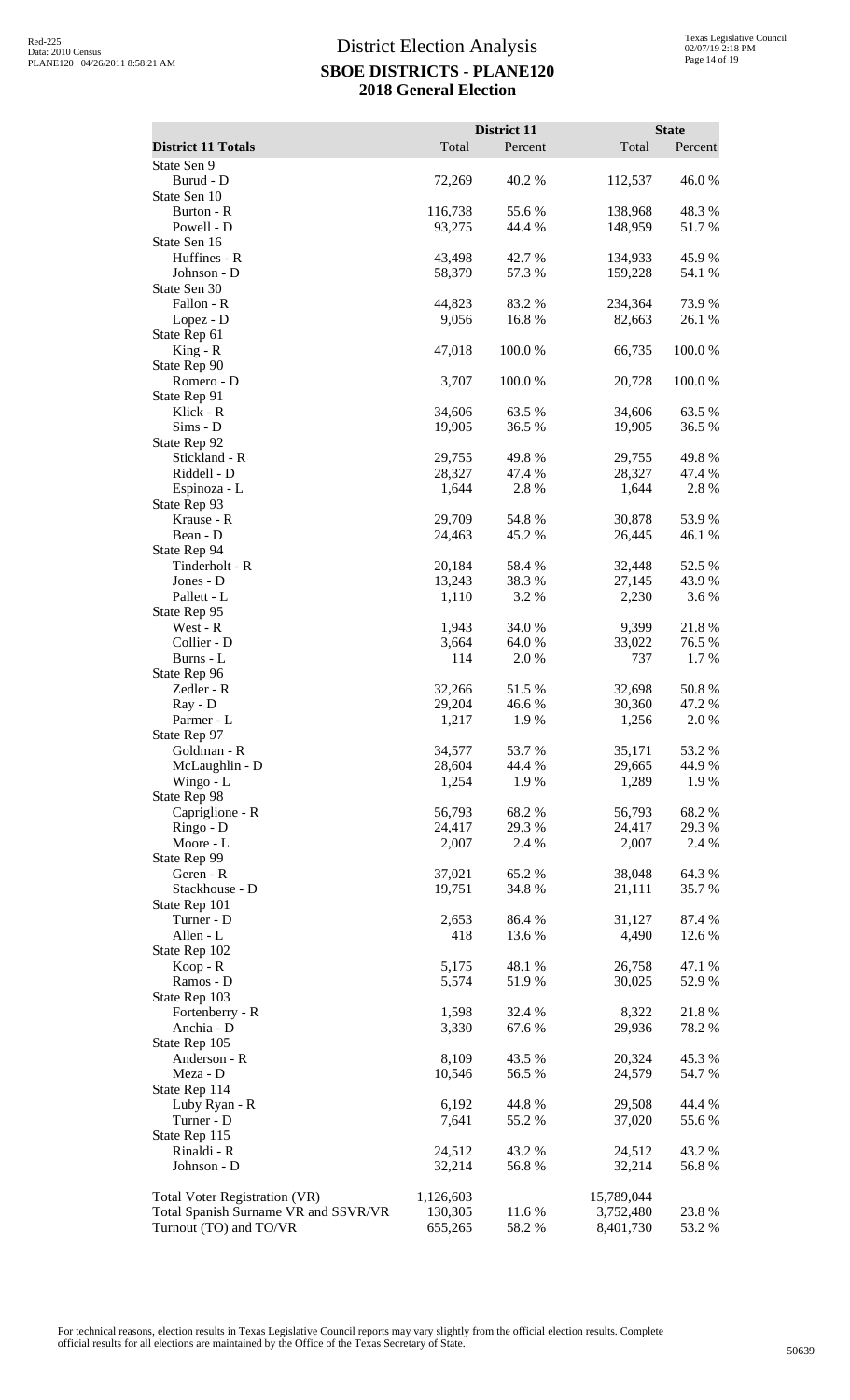|                                 |                                      | District 12      |                    | <b>State</b>    |
|---------------------------------|--------------------------------------|------------------|--------------------|-----------------|
| <b>District 12 Totals</b>       | Total                                | Percent          | Total              | Percent         |
| U.S. Rep 3<br>Taylor - R        | 169,520                              | 54.3 %           | 169,520            | 54.3 %          |
| Burch - D                       | 138,234                              | 44.3 %           | 138,234            | 44.3 %          |
| Claytor - L                     | 4,604                                | 1.5 %            | 4,604              | 1.5 %           |
| U.S. Rep 4                      |                                      |                  |                    |                 |
| Ratcliffe - R<br>Krantz - D     | 13,826                               | 75.4 %<br>22.9%  | 188,379<br>57,326  | 75.7%<br>23.0%  |
| Ashby - L                       | 4,193<br>316                         | 1.7 %            | 3,173              | 1.3%            |
| U.S. Rep 5                      |                                      |                  |                    |                 |
| Gooden - R                      | 32,899                               | 42.1 %           | 130,607            | 62.4 %          |
| Wood - D                        | 45,265                               | 57.9%            | 78,659             | 37.6%           |
| Gray - W<br><b>U.S. Rep 24</b>  | $\boldsymbol{0}$                     | 0.0 %            | 195                | 0.1 %           |
| Marchant - R                    | 2,437                                | 50.0%            | 133,317            | 50.6%           |
| McDowell - D                    | 2,352                                | 48.2%            | 125,231            | 47.5 %          |
| Kolls - L                       | 89                                   | 1.8%             | 4,870              | 1.8 %           |
| <b>U.S. Rep 30</b>              |                                      |                  |                    |                 |
| Bernice Johnson - D             | 9,062<br>2,076                       | 81.4%<br>18.6%   | 166,784<br>16,390  | 91.1%<br>8.9%   |
| Jones - L<br><b>U.S. Rep 32</b> |                                      |                  |                    |                 |
| Sessions - R                    | 122,101                              | 46.6%            | 126,101            | 45.8%           |
| Allred - D                      | 134,728                              | 51.4%            | 144,067            | 52.3 %          |
| Baker - L                       | 5,146                                | 2.0%             | 5,452              | 2.0%            |
| <b>U.S. Rep 33</b>              |                                      |                  |                    |                 |
| Billups - R<br>Veasey - D       | $\boldsymbol{0}$<br>$\boldsymbol{0}$ | 0.0 %<br>0.0 %   | 26,120<br>90,805   | 21.9%<br>76.2 % |
| Reeves - L                      | $\boldsymbol{0}$                     | $0.0\ \%$        | 2,299              | 1.9%            |
| SBOE <sub>12</sub>              |                                      |                  |                    |                 |
| Little - R                      | 334,584                              | 49.4 %           | 334,584            | 49.4 %          |
| Smith - D                       | 324,307                              | 47.9%            | 324,307            | 47.9 %          |
| Wester - L<br>SBOE 13           | 18,002                               | 2.7 %            | 18,002             | 2.7%            |
| Russell - R                     | $\boldsymbol{0}$                     | 0.0 %            | 96,136             | 23.7%           |
| Davis - D                       | $\boldsymbol{0}$                     | 0.0 %            | 309,926            | 76.3%           |
| State Sen 2                     |                                      |                  |                    |                 |
| Hall - R                        | 36,771                               | 40.9%            | 153,122            | 59.4 %<br>40.6% |
| Scudder - D<br>State Sen 8      | 53,076                               | 59.1 %           | 104,859            |                 |
| Paxton - R                      | 169,995                              | 51.2%            | 169,995            | 51.2%           |
| Phariss - D                     | 162,157                              | 48.8%            | 162,157            | 48.8%           |
| State Sen 16                    |                                      |                  |                    |                 |
| Huffines - R<br>Johnson - D     | 89,661<br>95,613                     | 48.4 %           | 134,933<br>159,228 | 45.9%           |
| State Sen 23                    |                                      | 51.6%            |                    | 54.1 %          |
| West - D                        | 11,175                               | 100.0%           | 192,148            | 100.0%          |
| State Sen 30                    |                                      |                  |                    |                 |
| Fallon - R                      | 40,765                               | 70.7%            | 234,364            | 73.9%           |
| Lopez - D                       | 16,867                               | 29.3 %           | 82,663             | 26.1 %          |
| State Rep 33<br>Holland - R     | 26,174                               | 58.6%            | 53,845             | 65.0%           |
| Gunn - D                        | 18,526                               | 41.4%            | 28,974             | 35.0%           |
| State Rep 66                    |                                      |                  |                    |                 |
| Shaheen - R                     | 34,382                               | 50.3%            | 34,382             | 50.3%           |
| Hirsch - D                      | 33,991                               | 49.7%            | 33,991             | 49.7 %          |
| State Rep 67<br>Leach - R       | 37,268                               | 51.1%            | 37,268             | 51.1 %          |
| Depew - D                       | 35,596                               | 48.9%            | 35,596             | 48.9%           |
| State Rep 70                    |                                      |                  |                    |                 |
| Sanford - R                     | 52,526                               | 61.7%            | 52,526             | 61.7%           |
| Luton - D                       | 32,543                               | 38.3%            | 32,543             | 38.3%           |
| State Rep 89<br>Noble - R       | 44,445                               | 59.5 %           | 44,445             | 59.5 %          |
| Ash - D                         | 30,203                               | 40.5 %           | 30,203             | 40.5 %          |
| State Rep 100                   |                                      |                  |                    |                 |
| Johnson - D                     | 7,201                                | 100.0%           | 33,933             | 100.0%          |
| State Rep 102                   |                                      |                  |                    |                 |
| Koop - R<br>Ramos - D           | 21,583<br>24,451                     | 46.9%<br>53.1 %  | 26,758<br>30,025   | 47.1 %<br>52.9% |
| State Rep 103                   |                                      |                  |                    |                 |
| Fortenberry - R                 | 965                                  | 27.7 %           | 8,322              | 21.8%           |
| Anchia - D                      | 2,521                                | 72.3 %           | 29,936             | 78.2 %          |
| State Rep 107                   |                                      |                  |                    |                 |
| Metzger - R<br>Neave - D        | 20,949<br>27,100                     | 43.6 %<br>56.4 % | 21,829<br>29,058   | 42.9%<br>57.1 % |
|                                 |                                      |                  |                    |                 |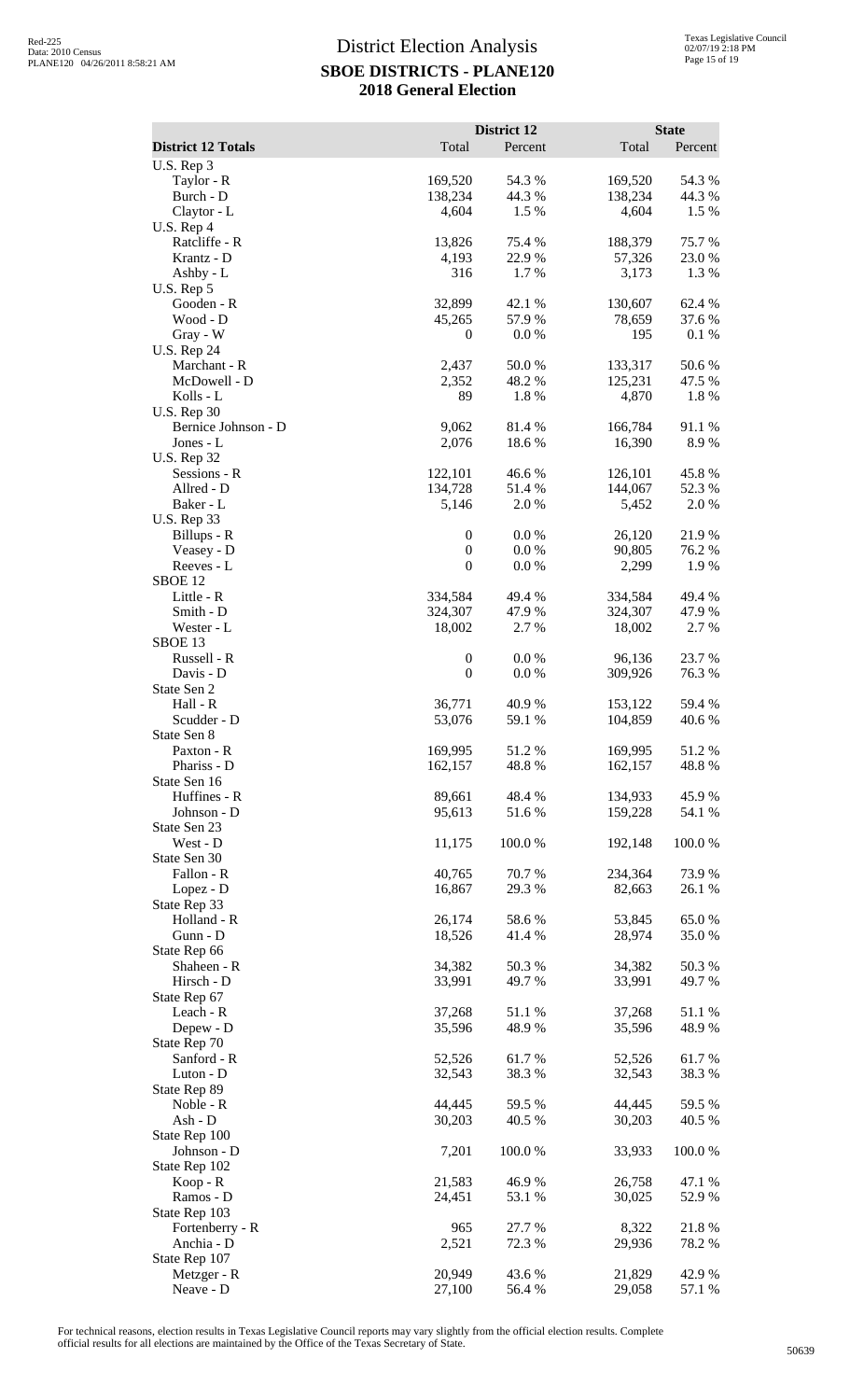|                                      |           | District 12 |            | <b>State</b> |
|--------------------------------------|-----------|-------------|------------|--------------|
| <b>District 12 Totals</b>            | Total     | Percent     | Total      | Percent      |
| State Rep 108                        |           |             |            |              |
| Meyer - R                            | 37,108    | 53.5 %      | 39,427     | 50.1 %       |
| Cattanach - D                        | 32,265    | 46.5 %      | 39,207     | 49.9 %       |
| State Rep 109                        |           |             |            |              |
| Sherman - D                          | 479       | 100.0%      | 51,975     | 100.0 %      |
| State Rep 110                        |           |             |            |              |
| $Rose - D$                           | 627       | 100.0 %     | 27,300     | 100.0%       |
| State Rep 112                        |           |             |            |              |
| Chen Button - R                      | 27,126    | 51.0 %      | 27,126     | 51.0 %       |
| Chambers - D                         | 26,016    | 49.0 %      | 26,016     | 49.0 %       |
| State Rep 113                        |           |             |            |              |
| $B$ oos - $R$                        | 24,323    | 46.6 %      | 24,500     | 46.5 %       |
| Bowers - D                           | 27,893    | 53.4 %      | 28,170     | 53.5 %       |
| State Rep 114                        |           |             |            |              |
| Luby Ryan - R                        | 22,752    | 44.5 %      | 29,508     | 44.4 %       |
| Turner - D                           | 28,409    | 55.5 %      | 37,020     | 55.6 %       |
| <b>Total Voter Registration (VR)</b> | 1,151,429 |             | 15,789,044 |              |
| Total Spanish Surname VR and SSVR/VR | 113,988   | 9.9%        | 3,752,480  | 23.8 %       |
| Turnout (TO) and TO/VR               | 699,160   | 60.7 %      | 8,401,730  | 53.2 %       |

|                           |                  | <b>District 13</b> |         | <b>State</b> |
|---------------------------|------------------|--------------------|---------|--------------|
| <b>District 13 Totals</b> | Total            | Percent            | Total   | Percent      |
| U.S. Rep 5                |                  |                    |         |              |
| Gooden - R                | 2,689            | 28.0%              | 130,607 | 62.4 %       |
| Wood - D                  | 6,902            | 72.0%              | 78,659  | 37.6 %       |
| Gray - W                  | $\boldsymbol{0}$ | 0.0 %              | 195     | 0.1 %        |
| U.S. Rep 6                |                  |                    |         |              |
| Wright - R                | 26,014           | 37.0%              | 135,961 | 53.1 %       |
| Sanchez - D               | 43,216           | 61.4 %             | 116,350 | 45.4 %       |
| Harber - L                | 1,113            | 1.6%               | 3,731   | 1.5 %        |
| <b>U.S. Rep 12</b>        |                  |                    |         |              |
| Granger - R               | 4,659            | 37.1 %             | 172,557 | 64.3%        |
| Adia - D                  | 7,634            | 60.9%              | 90,994  | 33.9%        |
| Leddy - L                 | 250              | 2.0%               | 4,940   | 1.8%         |
| <b>U.S. Rep 24</b>        |                  |                    |         |              |
| Marchant - R              | 1,743            | 33.7 %             | 133,317 | 50.6%        |
| McDowell - D              | 3,331            | 64.4 %             | 125,231 | 47.5 %       |
| Kolls - L                 | 99               | 1.9%               | 4,870   | 1.8%         |
| <b>U.S. Rep 30</b>        |                  |                    |         |              |
| Bernice Johnson - D       | 157,722          | 91.7%              | 166,784 | 91.1%        |
| Jones - L                 | 14,314           | 8.3%               | 16,390  | 8.9%         |
| <b>U.S. Rep 32</b>        |                  |                    |         |              |
| Sessions - R              | 2,264            | 21.5 %             | 126,101 | 45.8%        |
| Allred - D                | 7,987            | 75.9%              | 144,067 | 52.3 %       |
| Baker - L                 | 277              | 2.6 %              | 5,452   | 2.0%         |
| <b>U.S. Rep 33</b>        |                  |                    |         |              |
| Billups - R               | 22,818           | 20.8%              | 26,120  | 21.9%        |
| Veasey - D                | 84,787           | 77.3 %             | 90,805  | 76.2 %       |
| Reeves - L                | 2,068            | 1.9%               | 2,299   | 1.9%         |
| SBOE <sub>11</sub>        |                  |                    |         |              |
| Hardy - R                 | $\boldsymbol{0}$ | 0.0 %              | 366,245 | 57.2 %       |
| Morton - D                | $\boldsymbol{0}$ | 0.0 %              | 259,276 | 40.5 %       |
| Gutknecht - L             | $\boldsymbol{0}$ | 0.0 %              | 15,241  | 2.4 %        |
| SBOE <sub>12</sub>        |                  |                    |         |              |
| Little - R                | $\boldsymbol{0}$ | 0.0 %              | 334,584 | 49.4 %       |
| Smith - D                 | $\boldsymbol{0}$ | 0.0 %              | 324,307 | 47.9%        |
| Wester - L                | $\boldsymbol{0}$ | 0.0 %              | 18,002  | 2.7 %        |
| SBOE 13                   |                  |                    |         |              |
| Russell - R               | 96,136           | 23.7 %             | 96,136  | 23.7 %       |
| Davis - D                 | 309,926          | 76.3%              | 309,926 | 76.3%        |
| State Sen 2               |                  |                    |         |              |
| Hall - R                  | 4,685            | 26.5 %             | 153,122 | 59.4 %       |
| Scudder - D               | 13,011           | 73.5 %             | 104,859 | 40.6%        |
| State Sen 9               |                  |                    |         |              |
| Hancock - R               | 24,769           | 38.1 %             | 132,256 | 54.0 %       |
| Burud - D                 | 40,268           | 61.9%              | 112,537 | 46.0%        |
| State Sen 10              |                  |                    |         |              |
| Burton - R                | 22,230           | 28.5 %             | 138,968 | 48.3%        |
| Powell - D                | 55,684           | 71.5 %             | 148,959 | 51.7%        |
| State Sen 16              |                  |                    |         |              |
| Huffines - R              | 1,774            | 25.3 %             | 134,933 | 45.9%        |
| Johnson - D               | 5,236            | 74.7 %             | 159,228 | 54.1 %       |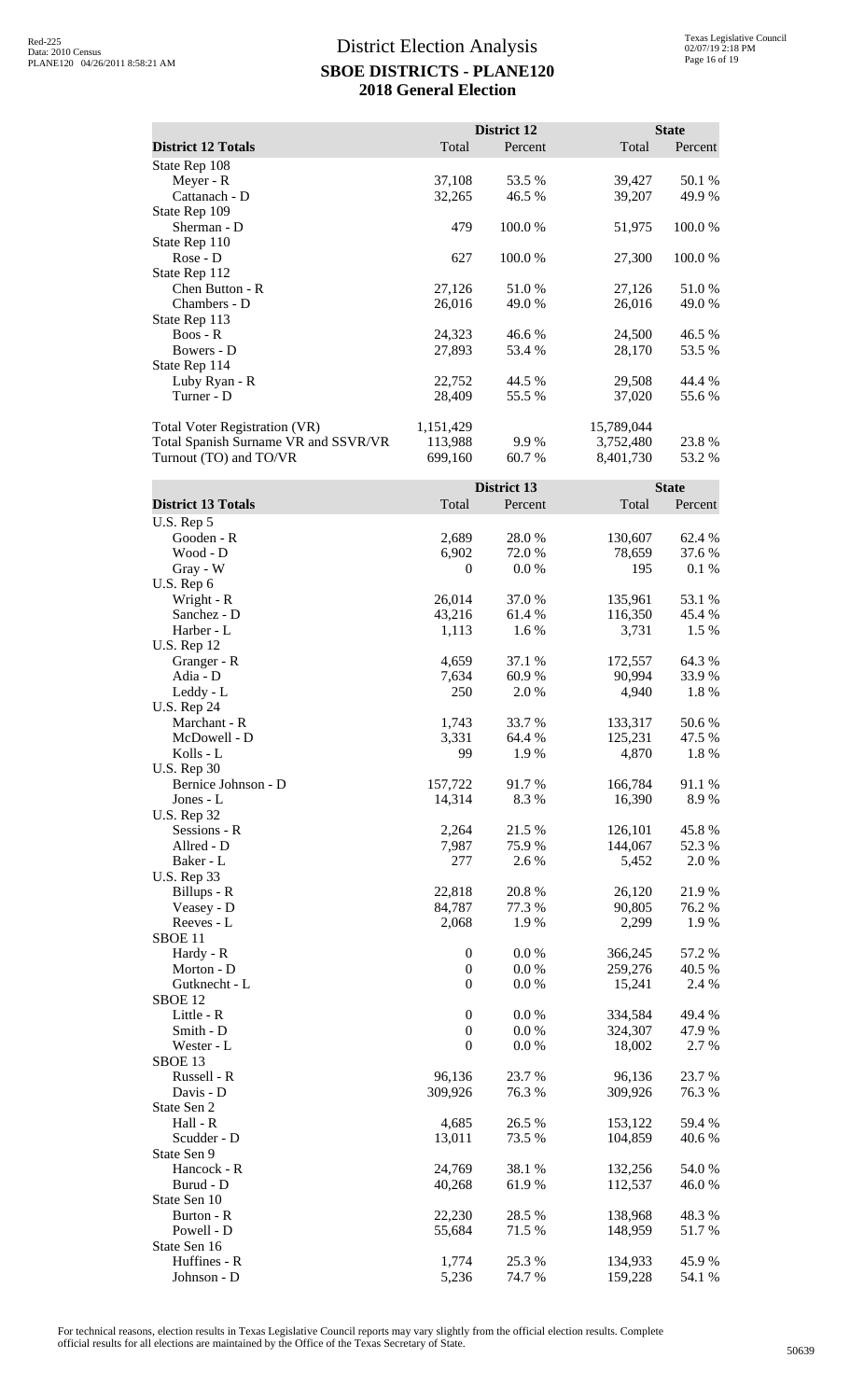|                                           |                  | District 13        |                  | <b>State</b>     |
|-------------------------------------------|------------------|--------------------|------------------|------------------|
| <b>District 13 Totals</b><br>State Sen 23 | Total            | Percent            | Total            | Percent          |
| West - D                                  | 180,973          | 100.0%             | 192,148          | 100.0%           |
| State Rep 90                              |                  |                    |                  |                  |
| Romero - D                                | 17,021           | 100.0%             | 20,728           | 100.0%           |
| State Rep 91<br>Klick - R                 | $\boldsymbol{0}$ | 0.0 %              | 34,606           | 63.5 %           |
| $Sims - D$                                | $\mathbf{0}$     | 0.0 %              | 19,905           | 36.5 %           |
| State Rep 93                              |                  |                    |                  |                  |
| Krause - R<br>Bean - D                    | 1,169<br>1,982   | 37.1 %<br>62.9%    | 30,878<br>26,445 | 53.9%<br>46.1 %  |
| State Rep 94                              |                  |                    |                  |                  |
| Tinderholt - R                            | 12,264           | 44.9%              | 32,448           | 52.5 %           |
| Jones - D<br>Pallett - L                  | 13,902           | 50.9%<br>4.1 %     | 27,145           | 43.9%<br>3.6%    |
| State Rep 95                              | 1,120            |                    | 2,230            |                  |
| West - R                                  | 7,456            | 19.9 %             | 9,399            | 21.8%            |
| Collier - D                               | 29,358           | 78.4 %             | 33,022           | 76.5 %           |
| Burns - L<br>State Rep 96                 | 623              | 1.7%               | 737              | 1.7%             |
| Zedler - R                                | 432              | 26.6%              | 32,698           | 50.8%            |
| Ray - D                                   | 1,156            | 71.1 %             | 30,360           | 47.2 %           |
| Parmer - L                                | 39               | 2.4 %              | 1,256            | 2.0%             |
| State Rep 97<br>Goldman - R               | 594              | 35.1 %             | 35,171           | 53.2 %           |
| McLaughlin - D                            | 1,061            | 62.8%              | 29,665           | 44.9%            |
| Wingo - L                                 | 35               | 2.1 %              | 1,289            | 1.9%             |
| State Rep 99                              |                  |                    |                  |                  |
| Geren - R<br>Stackhouse - D               | 1,027<br>1,360   | 43.0%<br>57.0%     | 38,048<br>21,111 | 64.3 %<br>35.7%  |
| State Rep 100                             |                  |                    |                  |                  |
| Johnson - D                               | 26,732           | 100.0%             | 33,933           | 100.0%           |
| State Rep 101<br>Turner - D               | 28,474           | 87.5 %             |                  | 87.4 %           |
| Allen - L                                 | 4,072            | 12.5 %             | 31,127<br>4,490  | 12.6 %           |
| State Rep 103                             |                  |                    |                  |                  |
| Fortenberry - R                           | 5,759            | 19.3 %             | 8,322            | 21.8%            |
| Anchia - D<br>State Rep 104               | 24,085           | 80.7%              | 29,936           | 78.2 %           |
| Gonzalez - D                              | 26,078           | 100.0%             | 26,078           | 100.0%           |
| State Rep 105                             |                  |                    |                  |                  |
| Anderson - R                              | 12,215           | 46.5 %             | 20,324           | 45.3%            |
| Meza - D<br>State Rep 107                 | 14,033           | 53.5 %             | 24,579           | 54.7 %           |
| Metzger - R                               | 880              | 31.0%              | 21,829           | 42.9 %           |
| Neave - D                                 | 1,958            | 69.0%              | 29,058           | 57.1 %           |
| State Rep 108                             |                  |                    |                  |                  |
| Meyer - R<br>Cattanach - D                | 2,319<br>6,942   | 25.0 %<br>75.0%    | 39,427<br>39,207 | 50.1 %<br>49.9%  |
| State Rep 109                             |                  |                    |                  |                  |
| Sherman - D                               | 51,496           | 100.0%             | 51,975           | 100.0%           |
| State Rep 110<br>Rose - D                 | 26,673           | 100.0%             | 27,300           | 100.0%           |
| State Rep 111                             |                  |                    |                  |                  |
| Davis - D                                 | 44,377           | 100.0 %            | 44,377           | 100.0 %          |
| State Rep 113                             |                  |                    |                  |                  |
| Boos - R<br>Bowers - D                    | 177<br>277       | 39.0%<br>61.0%     | 24,500<br>28,170 | 46.5 %<br>53.5 % |
| State Rep 114                             |                  |                    |                  |                  |
| Luby Ryan - R                             | 564              | 36.8%              | 29,508           | 44.4 %           |
| Turner - D                                | 970              | 63.2%              | 37,020           | 55.6 %           |
| <b>Total Voter Registration (VR)</b>      | 852,264          |                    | 15,789,044       |                  |
| Total Spanish Surname VR and SSVR/VR      | 205,833          | 24.2 %             | 3,752,480        | 23.8%            |
| Turnout (TO) and TO/VR                    | 416,598          | 48.9 %             | 8,401,730        | 53.2 %           |
|                                           |                  | <b>District 14</b> |                  | <b>State</b>     |
| <b>District 14 Totals</b>                 | Total            | Percent            | Total            | Percent          |
| U.S. Rep 6                                |                  |                    |                  |                  |
| Wright - R                                | 51,246           | 69.2 %             | 135,961          | 53.1 %           |
| Sanchez - D<br>Harber - L                 | 21,802           | 29.4 %             | 116,350          | 45.4 %<br>1.5 %  |
| <b>U.S. Rep 11</b>                        | 984              | 1.3 %              | 3,731            |                  |

For technical reasons, election results in Texas Legislative Council reports may vary slightly from the official election results. Complete official results for all elections are maintained by the Office of the Texas Secretary of State. <sup>50639</sup>

Conaway - R 56,650 83.7 % 176,599 80.1 % Leeder - D 10,196 15.1 % 40,631 18.4 %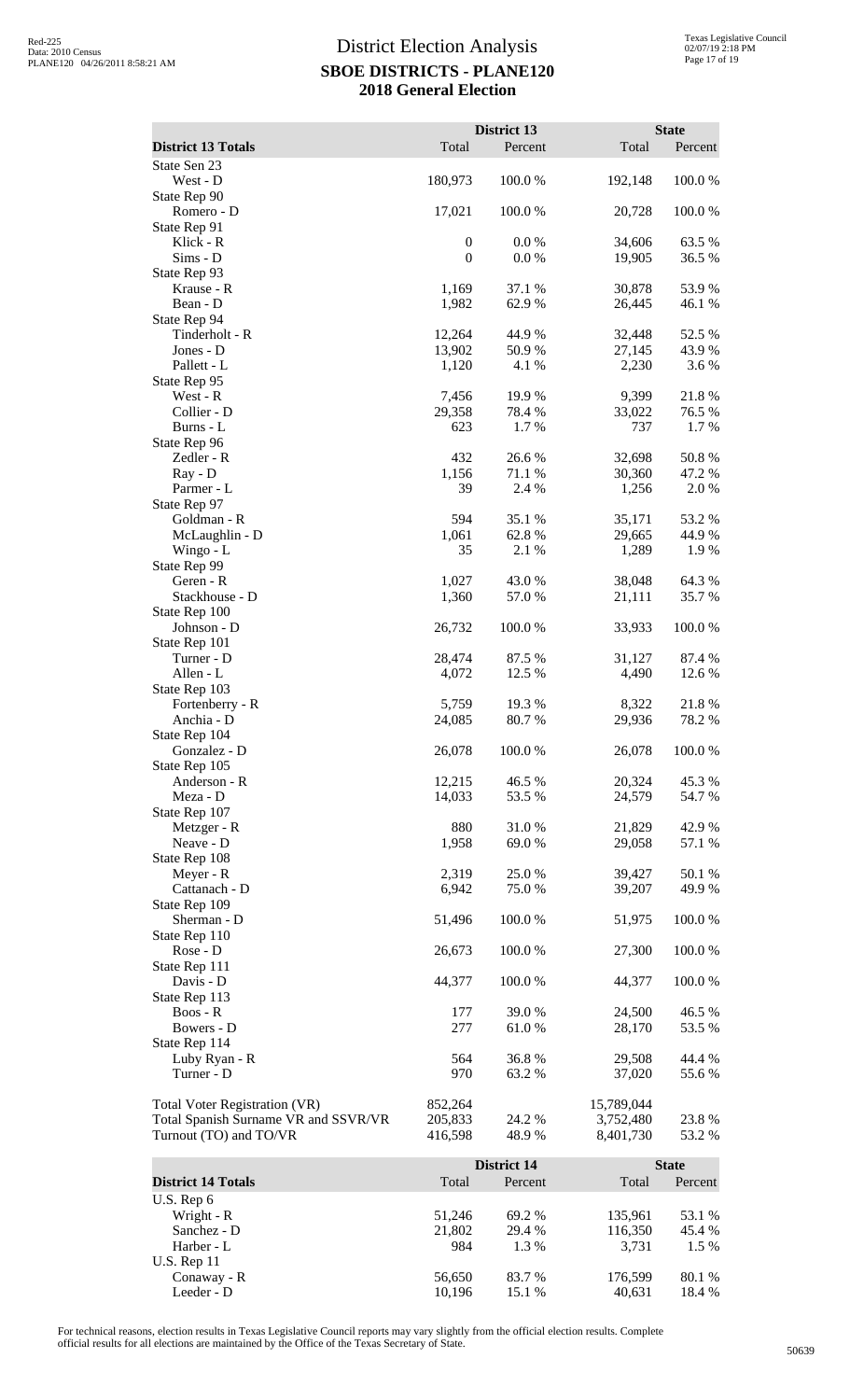|                                   |                 | <b>District 14</b> |                  | <b>State</b>    |
|-----------------------------------|-----------------|--------------------|------------------|-----------------|
| <b>District 14 Totals</b>         | Total           | Percent            | Total            | Percent         |
| <b>U.S. Rep 11</b><br>Smith - L   | 817             | 1.2%               | 3,143            | 1.4 %           |
| <b>U.S. Rep 12</b>                |                 |                    |                  |                 |
| Granger - R                       | 7,017           | 82.0%              | 172,557          | 64.3 %          |
| Adia - D<br>Leddy - L             | 1,374<br>168    | 16.1 %<br>2.0 %    | 90,994<br>4,940  | 33.9%<br>1.8%   |
| <b>U.S. Rep 13</b>                |                 |                    |                  |                 |
| Thornberry - R                    | 14,626          | 85.8%              | 168,992          | 81.5%           |
| Sagan - D                         | 2,190           | 12.8%              | 35,075           | 16.9%           |
| DeWeese - L                       | 232             | 1.4 %              | 3,174            | 1.5 %           |
| <b>U.S. Rep 17</b><br>Flores - R  | 47,727          | 64.0%              | 134,838          | 56.8%           |
| Kennedy - D                       | 25,906          | 34.7 %             | 98,070           | 41.3 %          |
| Churchman - L                     | 994             | 1.3 %              | 4,440            | 1.9 %           |
| <b>U.S. Rep 19</b>                |                 |                    |                  |                 |
| Arrington - R                     | 825             | 93.1 %             | 151,934          | 75.2 %          |
| Levario - D<br><b>U.S. Rep 24</b> | 61              | 6.9%               | 50,038           | 24.8%           |
| Marchant - R                      | 20,992          | 47.7 %             | 133,317          | 50.6%           |
| McDowell - D                      | 22,236          | 50.5 %             | 125,231          | 47.5 %          |
| Kolls - L                         | 766             | 1.7 %              | 4,870            | 1.8%            |
| <b>U.S. Rep 25</b>                |                 |                    |                  |                 |
| Williams - R                      | 81,141          | 76.4 %             | 163,005          | 53.5 %          |
| Oliver - D<br>Lindsey - L         | 23,618<br>1,462 | 22.2 %<br>1.4 %    | 136,368<br>5,142 | 44.8 %<br>1.7%  |
| <b>U.S. Rep 26</b>                |                 |                    |                  |                 |
| Burgess - R                       | 144,117         | 58.1 %             | 185,551          | 59.4 %          |
| Fagan - D                         | 100,141         | 40.3%              | 121,938          | 39.0%           |
| Boler - L<br>State Sen 30         | 3,981           | 1.6 %              | 5,016            | 1.6%            |
| Fallon - R                        | 61,997          | 66.3%              | 234,364          | 73.9%           |
| Lopez - D                         | 31,571          | 33.7 %             | 82,663           | 26.1 %          |
| State Rep 8                       |                 |                    |                  |                 |
| Harris - R                        | 19,753          | 77.3 %             | 36,535           | 78.2%           |
| Ratcliff - D<br>State Rep 10      | 5,793           | 22.7 %             | 10,171           | 21.8%           |
| Wray - R                          | 41,453          | 69.7%              | 44,652           | 70.3%           |
| Emery - D                         | 16,616          | 27.9%              | 17,445           | 27.5 %          |
| Savino - L                        | 1,384           | 2.3 %              | 1,453            | 2.3 %           |
| State Rep 12                      |                 |                    |                  |                 |
| Kacal - R<br>Arnold - D           | 8,962<br>7,704  | 53.8%<br>46.2%     | 33,060<br>15,855 | 67.6%<br>32.4 % |
| State Rep 54                      |                 |                    |                  |                 |
| Buckley - R                       | 6,035           | 80.9%              | 26,037           | 53.8%           |
| Richerson - D                     | 1,424           | 19.1 %             | 22,357           | 46.2 %          |
| Walden - L<br>State Rep 56        | 0               | 0.0 %              | $\theta$         | $0.0\%$         |
| Anderson - R                      | 37,893          | 65.8%              | 37,893           | 65.8%           |
| Turner-Pearson - D                | 19,713          | 34.2 %             | 19,713           | 34.2 %          |
| State Rep 58                      |                 |                    |                  |                 |
| Burns - R                         | 49,255          | 100.0%             | 49,255           | 100.0%          |
| State Rep 59<br>Sheffield - R     | 35,244          | 100.0%             | 39,452           | 100.0%          |
| State Rep 60                      |                 |                    |                  |                 |
| Lang - R                          | 48,134          | 100.0 %            | 56,737           | 100.0%          |
| State Rep 61                      |                 |                    |                  |                 |
| $King - R$                        | 19,717          | 100.0%             | 66,735           | 100.0%          |
| State Rep 63<br>Parker - R        | 52,971          | 67.1 %             | 52,971           | 67.1 %          |
| Haines - D                        | 25,944          | 32.9 %             | 25,944           | 32.9 %          |
| State Rep 64                      |                 |                    |                  |                 |
| Stucky - R                        | 36,239          | 52.8%              | 36,239           | 52.8%           |
| Morris - D                        | 30,535          | 44.5 %             | 30,535           | 44.5 %          |
| Dietrich - L<br>State Rep 65      | 1,852           | 2.7 %              | 1,852            | 2.7 %           |
| Simmons - R                       | 28,614          | 48.8%              | 28,614           | 48.8%           |
| Beckley - D                       | 29,972          | 51.2%              | 29,972           | 51.2 %          |
| State Rep 68                      |                 |                    |                  |                 |
| Springer - R                      | 2,589           | 100.0%             | 45,903           | 100.0 %         |